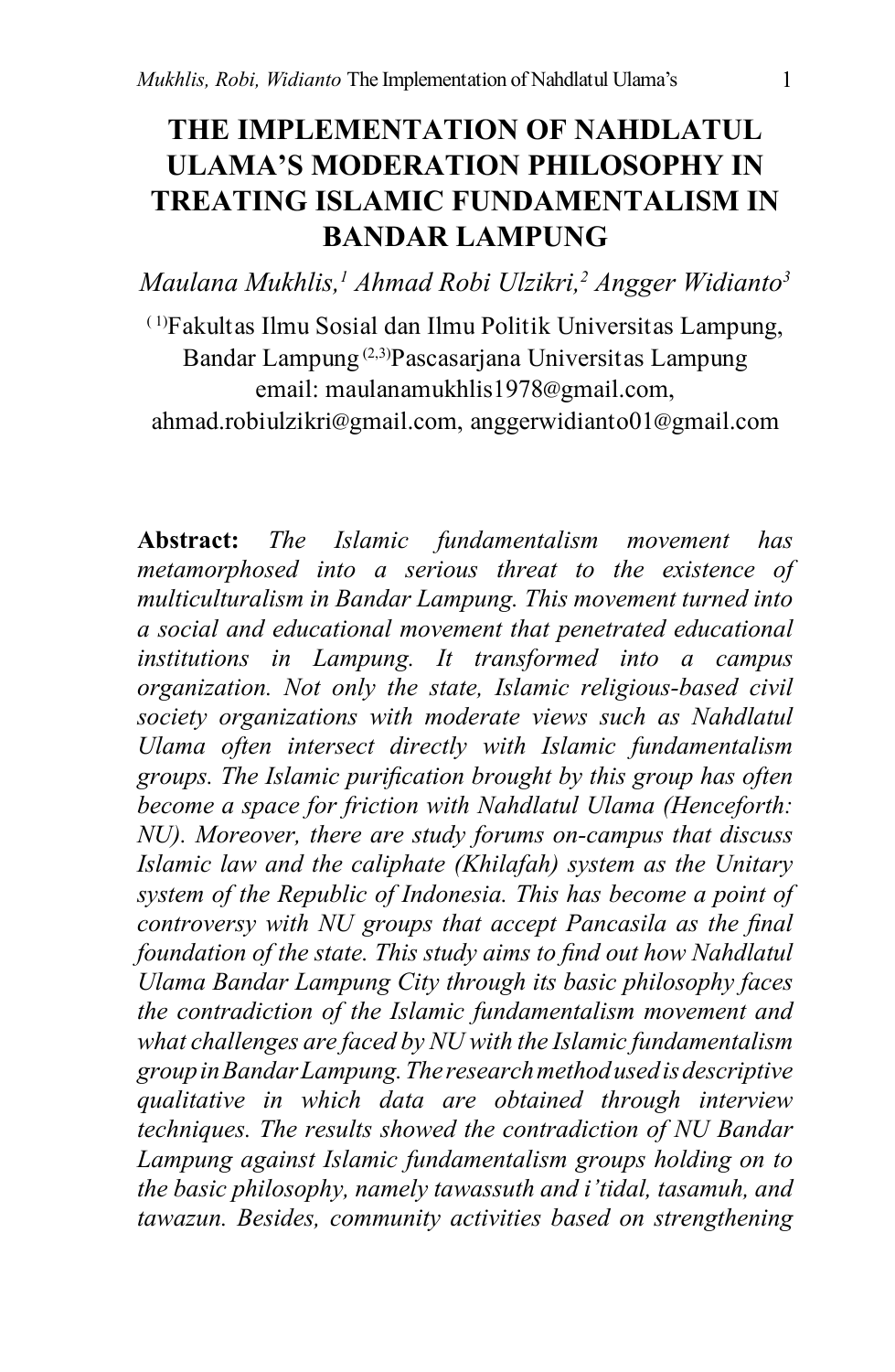*moderatism of Ahlussunah wal Jamaah annahdliyyah, and the attitude of tolerance among religious communities are based on the attitude of serving the people (fii khidmatil ummah). Future challenges for NU Bandar Lampung include internal challenges (increasing the quality of resources and the identity of the NU) and external challenges (environment and global change).*

**امللخص:** تحولت حركة األصولية اإلسالمية إىل تهديد خطري لوجود حياة التعددية الثقافية في بندر لامبونخ. هذه الحركة تصبح الحركات الاجتماعية والتعليم التي تتخلل المؤسسات التعليمية يف المبونخ. صارت هذه الحركات ايل منظمة الجامعة. ليس فقط الدولة، منظمة املجتمع اإلسالمي مع أيديولوجية معتدلة مثل نهضة العلامء كثريا ما تتقاطع في تعارض مباشر مع مجموعة الأصولية الإسلامية في وسط المجتمع. غاليا يصبح تطهير الإسلام الذي نقل بهذه المجموعة غرفة المُنَاوَشَة مِنظمة نهضة العلماء. لاسيما بوجود منتدى الأبحاث الذي ينوي في تكوين الشريعة الإسلامية والخلافة كنظام للدولة الموحدة لجمهورية إندونيسيا. لقد أصبح هذا الفرق التعارض بنهضة العلامء التي تقبل املبدئ الخمسة كدولة نهائية. تهدف هذه الدراسة إىل تحديد كيفية مواجهة نهضة العلامء يف بندرالمبونج من خالل فلسفة الجوهر يف أداء تناقض مع حركة األصولية اإلسالمية وكذلك التحديات التي تواجهها نهضة العلماء في مواجهة مجموعة الأصولية الإسلامية في بندر المبونج. طريقة البحث املستخدمة يف هذا البحث هي نوعية وصفية، والبيانات التي تم ّ الحصول عليها من خالل تقنيات املقابلة. أظهرت هذه نتائج البحث أن تناقضات نهضة العلماء في بندر لامبونج على مجموعة الأصولية الإسلامية التمسك الفلسفة هي التوسط واالعتدال، والتسامح، والتوازن، من خالل أنشطة املجتمع التي تعزز االعتدال عىل أساس اهل السنة والجماعة النهضية، والتسامح بين الأديان على أساس خذمة الأمة. التحديات التي تنتظرها نهضة العلماء في بندرلامبونج تشمل على التحديات الداخلية (موارد تحسين الجودة وهوية نهضة العلماء) والتحديات الخارجية (التغيرات البيئية والعالمية). ا

**Abstrak:** *Gerakan fundamentalisme Islam telah bermetamorfosa menjadi sebuah ancamam serius terhadap eksistensi kehidupan multikulturalisme di Bandar Lampung. Gerakan ini bermetamoforsis menjadi gerakan gerakan sosial dan pendidikan yang merasuk ke dalam lembaga-lembaga pendidikan di Lampung. Ia menjelma menjadi organisasi kampus dan bahkan mengkooptasinya. Tidak hanya negara, organisasi masyarakat sipil berbasis agama Islam dengan faham moderat seperti Nahdlatul Ulama kerap bersinggungan langsung dalam*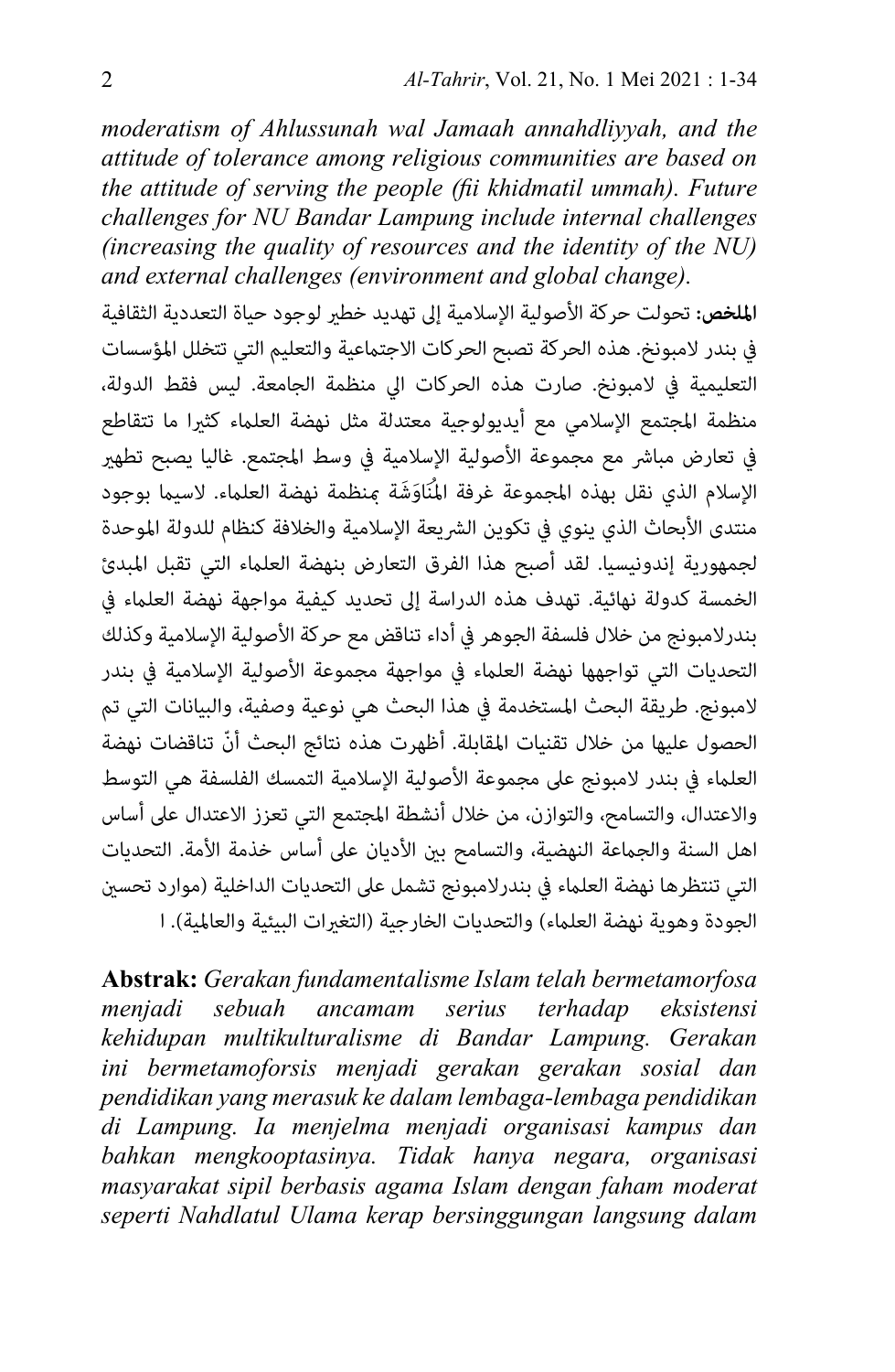*kontradiksi terhadap kelompok fundamentalisme Islam di tengah masyarakat. Purifikasi Islam yang dibawa kelompok ini sering menjadi ruang gesekan dengan NU. Terlabih adanya forumforum kajian di kampus yang mewacanakan syariat Islam dan khilafah sebaga sistem negara Kesatuan Republik Indonesia. Hal ini menjadi titik gegesakan dengan kalangan NU yang menerima Pancasila sebagai Dasar negara yang sudah final. Penelitian ini bertujuan untuk mengetahui bagaimana vis a vis Nahdlatul Ulama Kota Bandar Lampung melalui falsafah dasarnya dalam melakukan kontradiksi terhadap gerakan fundamentalisme Islam serta tantangan yang apa saja yang dihadapi NU dalam vis a vis dengan kelompok fundamentalisme Islam di Bandar Lampung. Metode penelitian yang digunakan adalah deskriptif kualitatif, data diperoleh melalui teknik wawancara. Hasil penelitian menunjukan kontradiksi NU Bandar Lampung terhadap kelompok fundamentalisme Islam berpegangan pada falsafah dasar yaitu tawassuth dan i'tidal, sikap tasamuh, dan sikap tawazun, melalui kegiatan-kegiatan masyarakat yang bersifat penguatan sikap moderatisme berdasarkan Ahlussunah wal Jamaah annahdliyyah, sikap toleransi antar umat beragama berlandaskan pada sikap mengabdi kepada umat (fii khidmatil ummah). Tantangan kedepan bagi NU Bandar Lampung meliputi tantangan internal (peningkatan kualitas sumberdaya dan identitas ke-Nu-an) dan tantangan eksternal (lingkungan dan perubahan global).*

**Keywords**: basic philosophy, moderation, Nahdlatul Ulama, islamic fundamentalism.

### **INTRODUCTION**

The National Counterterrorism Agency (BNPT), in November 2017, had released data on radicalism in all provinces in Indonesia. The results showed that Lampung Province was included in the five provinces with the highest number of religious-motivated radicalism. The five provinces were Bengkulu (58.58%), Gorontalo (58.48%), South Sulawesi (58.42%), Lampung (58, 38%), and North Kalimantan (58.30%). Meanwhile, the Lampung Province Terrorism Prevention Coordination Forum (FKPT) in 2016 had also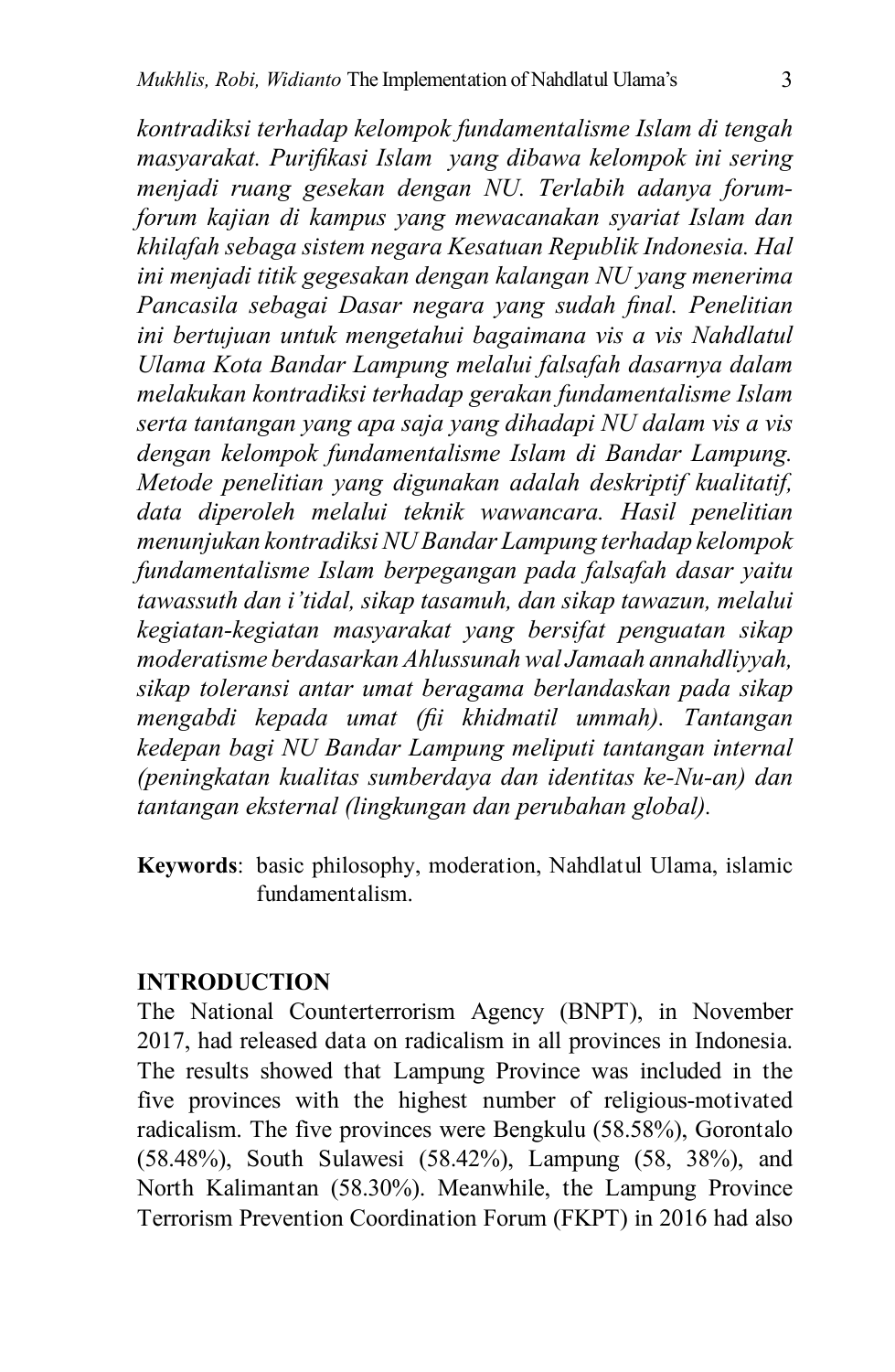mapped as many as six districts/cities in Lampung which had the highest level of vulnerability to being exposed to radicalism/religious fundamentalism. The six areas include the city of Bandar Lampung, Pringsewu, Central Lampung, North Lampung, South Lampung and East Lampung. FKPT also described several group compositions in Lampung that were exposed to the highest understanding of religious radicalism. The 63.6% were high school graduates, 16.4% were college graduates, and 5.5% were students who dropped out of college.

This condition was strengthened by the arrest of three suspects involved in the *Jamaah Ansharut Daulah* (JAD) network and suspected of having been in membership of the Islamic State of Iraq and Syria (ISIS) by Densus 88 in Bandar Lampung City on Monday, October 14, 2019. It was previously known that on March 9, 2019, Densus 88 had also succeeded in arresting perpetrators who were suspected of following hardline religious teachings and being exposed to religious fundamentalism in Kedaton District, Bandar Lampung. This incident has indicated Bandar Lampung as one of the areas listed in the record of the presence of the religious fundamentalist movement. It is not only in Lampung, but it is also in Indonesia.

In response to this issue, the role of resistance (vis a vis) seems that religious fundamentalism will be quite difficult to overcome by merely relying on the government. The state, in this case, the government, can optimize the role of civil society. Both are actors who directly intersect in countering fundamentalism religion. The handling of religious fundamentalism carried out by the state is still fixated on a prolonged technical level such as security, and there is still very little substantive handling through the active role of the community. The implication is that the issue of religious fundamentalism continues to roll like a snowball. Its portrait is that the issue of fundamentalism and radicalism that often becomes a sexy political issue at every election moment. The importance of the involvement of community organizations is considered very critical. If we reflect on the reality, the government itself has limited resources in terms of material, humans, technology, community participation,<sup>1</sup> and the relationship among communities.

<sup>&</sup>lt;sup>1</sup> Miftahul Huda, "Islam Dan Civil Society (Dalam Konteks Ke-Indonesia-An)," *Jurnal Fikri* 1, no. 1 (June 2016): 6.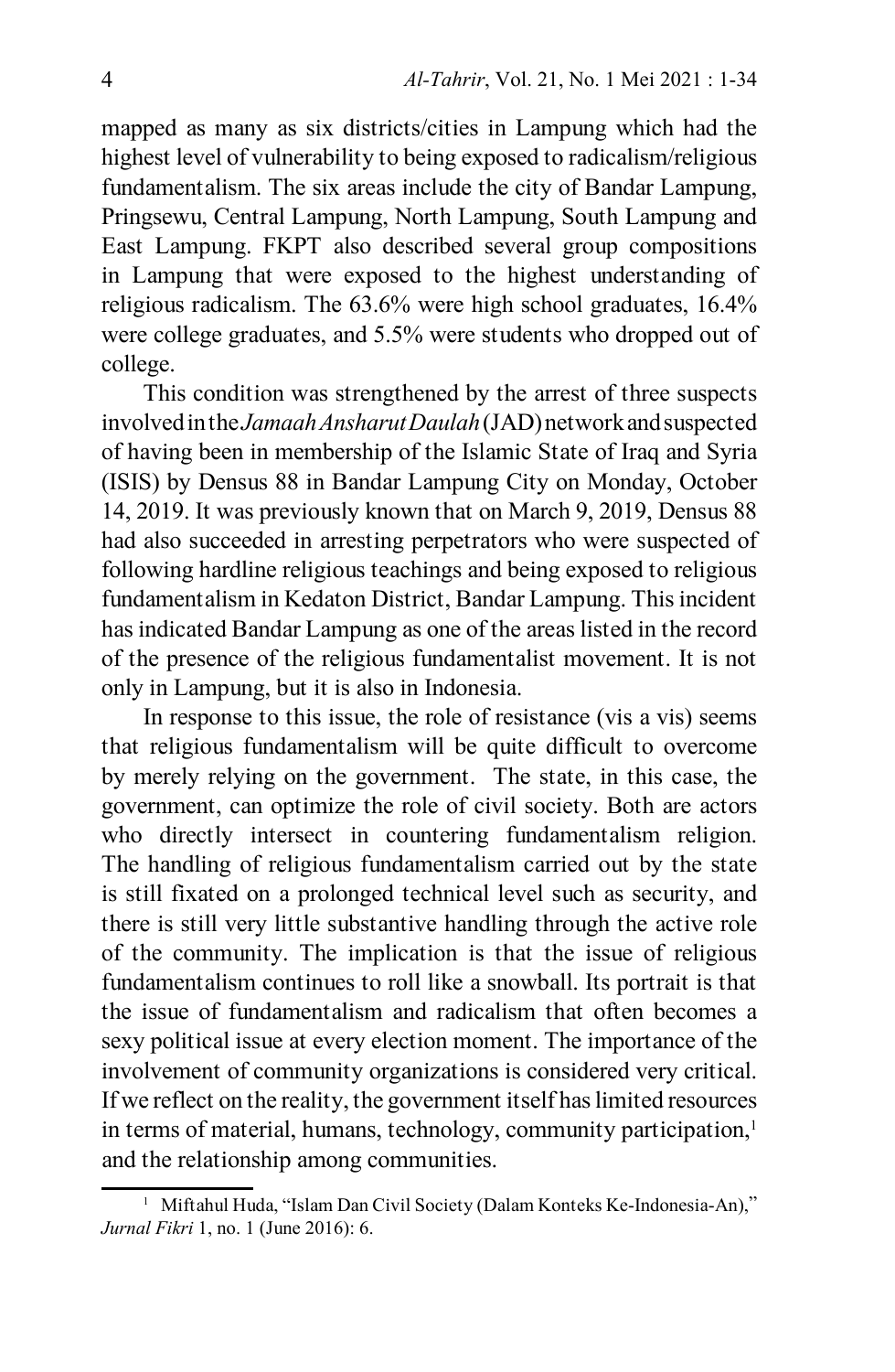Bandar Lampung, since the establishment of the NU organization in 1964, is one of the oldest cities that have been established in Lampung Province. There are seven branches of NU that have been established in Lampung such as Teluk Betung, Kota Bumi, Menggala, Krui, Sukarame, Kota Agung, and Talang Padang. Nahdlatul Ulama (NU) as the largest Islamic organization in Indonesia has positioned itself as an organization that is consistent in defending national values, including maintaining the integrity of the nation through counter-radicalism and fundamentalism which can damage the integrity of the nation. The emergence of several phenomena of the religious fundamentalism movement in Bandar Lampung has prompted religious-based civil society organizations such as NU to contradict the religious fundamentalist movement in various activities directly in the community through the pulpit of sermons, *majlis ta'lim*, recitation forums, and socio-religious studies. Thus, the escalation of counter-radicalism and fundamentalism movements that occurred in Bandar Lampung is certainly different from other areas in Lampung.

Studies of Islam and the doctrine of Islamic teachings on the campus in the city of Lampung are carried out by campus da'wah institutions or similar to student activity units that handle religious learning to students. The forum, which is supposed to be the practice of religious courses, has instead become the same doctrine of a rigid and even political understanding of Islam. Besides that, it is also done through study forums which are regularly carried out in several mosques and learning assemblies. On the other hand, the NU congregation voiced moderate attitudes by respecting multiculturalism as well as by promoting preaching with various approaches. NU emphasizes the importance of being moderate in religion to create a harmonious life in society and focuses on Da'wah by promoting unity and integrity to maintain diversity as a blessing for the Indonesian nation.

Both two streams of Islamic thought above, where one is fundamental and the other is the moderate NU, create a war of opinion in the public sphere. The discourses and narratives that appear in the pulpits seem to shout to each other. This makes Bandar Lampung a location for the struggle for the influence of discourse and religious understanding.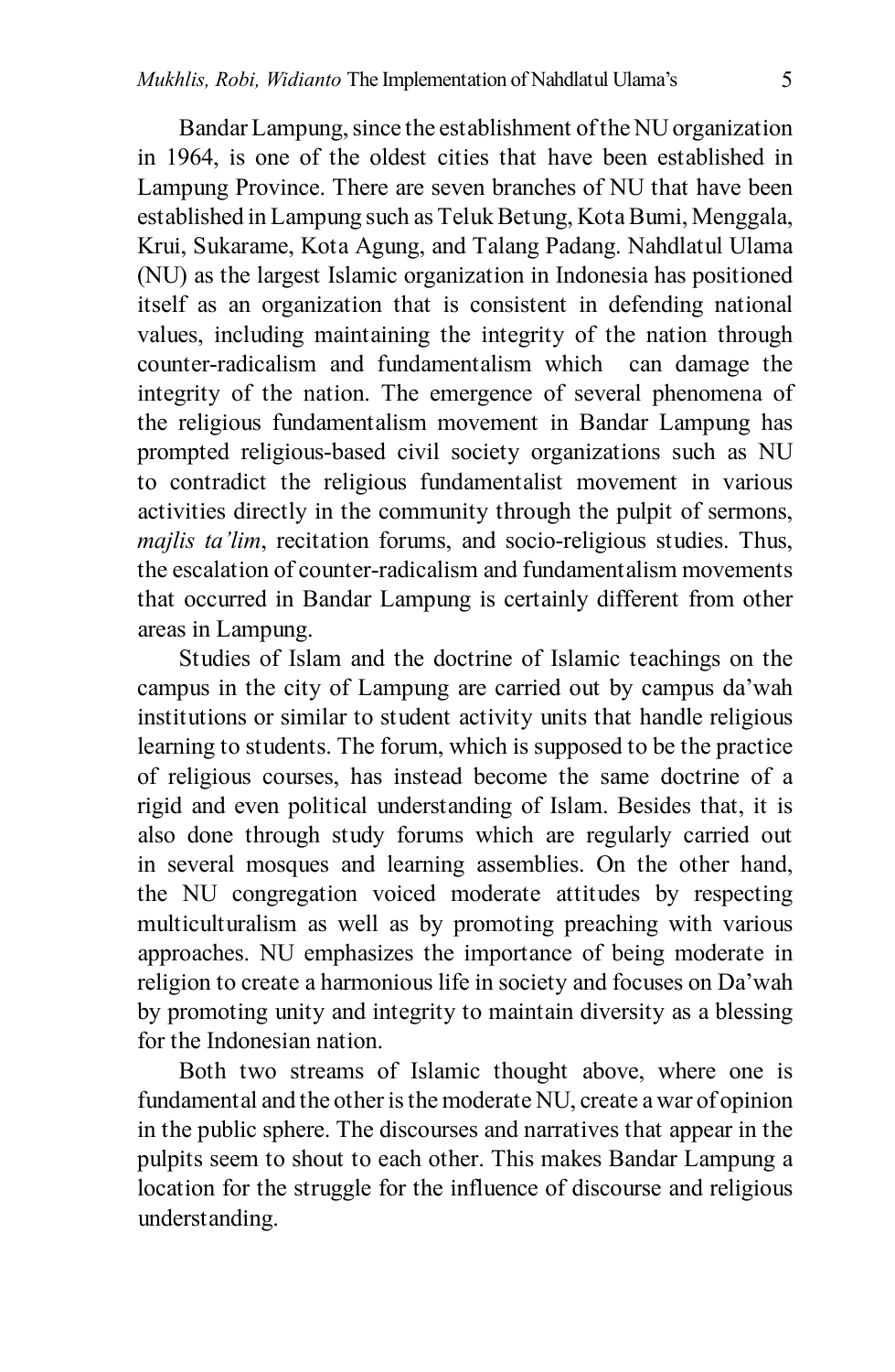The correlation of civil society and country in this context such as NU<sup>2</sup> and the government in carrying out the counter-movement of religious fundamentalism has been explained by Cohen and Arato that civil society can interact with the state in the form of an opinion formation movement or influence policy through discussion activities and democratic processes in achieving the common good, both in political and state affairs.<sup>3</sup> On the other hand, NU has a basis for thinking on which its members act in a moderation concept called by Greeg Fealy<sup>4</sup> as a basic philosophy or in Cholid's concept<sup>5</sup> as a principle of action namely *tawassuth* and *i'tidal* (moderate), *tasamuh* (tolerance), and *tawazun* (balanced). This study aims to analyze how the basic philosophy is applied by NU Bandar Lampung in conducting counter-measures against the Islamic fundamentalism movement in Bandar Lampung, as well as how NU faces challenges of Islamic religious fundamentalism in Bandar Lampung in the future.

The method used in this research is qualitative with a postpositive approach. The author uses this approach to obtain natural and indepth research data. The Information is obtained through interview techniques. The interview technique is used to find out the things of the respondents in depth. The author conducted some interviews with the technique of purposive sampling by selecting various parties. They are the management of NU Bandar Lampung, the FKPT Secretary of the Lampung Province, and the community in the NU Bandar Lampung environment. The technique was chosen to consider that the data needed to answer the research questions that required a certain categorization. With purposive sampling, the author can dig and find answers in-depth on the right sample. The author conducted a qualitative data analysis in which the model of this analysis was carried out repeatedly until it was saturated. Each period of data collection includes data collection activities,

<sup>2</sup> Masroer, *Model Gerakan Civil Society Pada Ormas Muhammadiyah Dan Nahdlatul Ulama* (Yogyakarta: Bitread Publishing, 2020), 3.

<sup>3</sup> Andrew Arato and Jean L. Cohen, *Routledge Handbook of Global Populism. Edited by Carlos de La Torre. Routledge Handbook of Global Populism* (London & New York: Routledge, 2018).

<sup>4</sup> Greg Fealy, *Ijtihad Politik Ulama: Sejarah NU 1952-1967*, 1st ed. (Yogyakarta: LKIS Printing Cemerlang, 2003).

<sup>5</sup> Nur Cholid, *Pendidikan Ke-NU-an Konsepsi Ahlusunnah Waljamaah Anahdliyah*, 1st ed. (Semarang: CV. Presisi Cipta Media, 2016).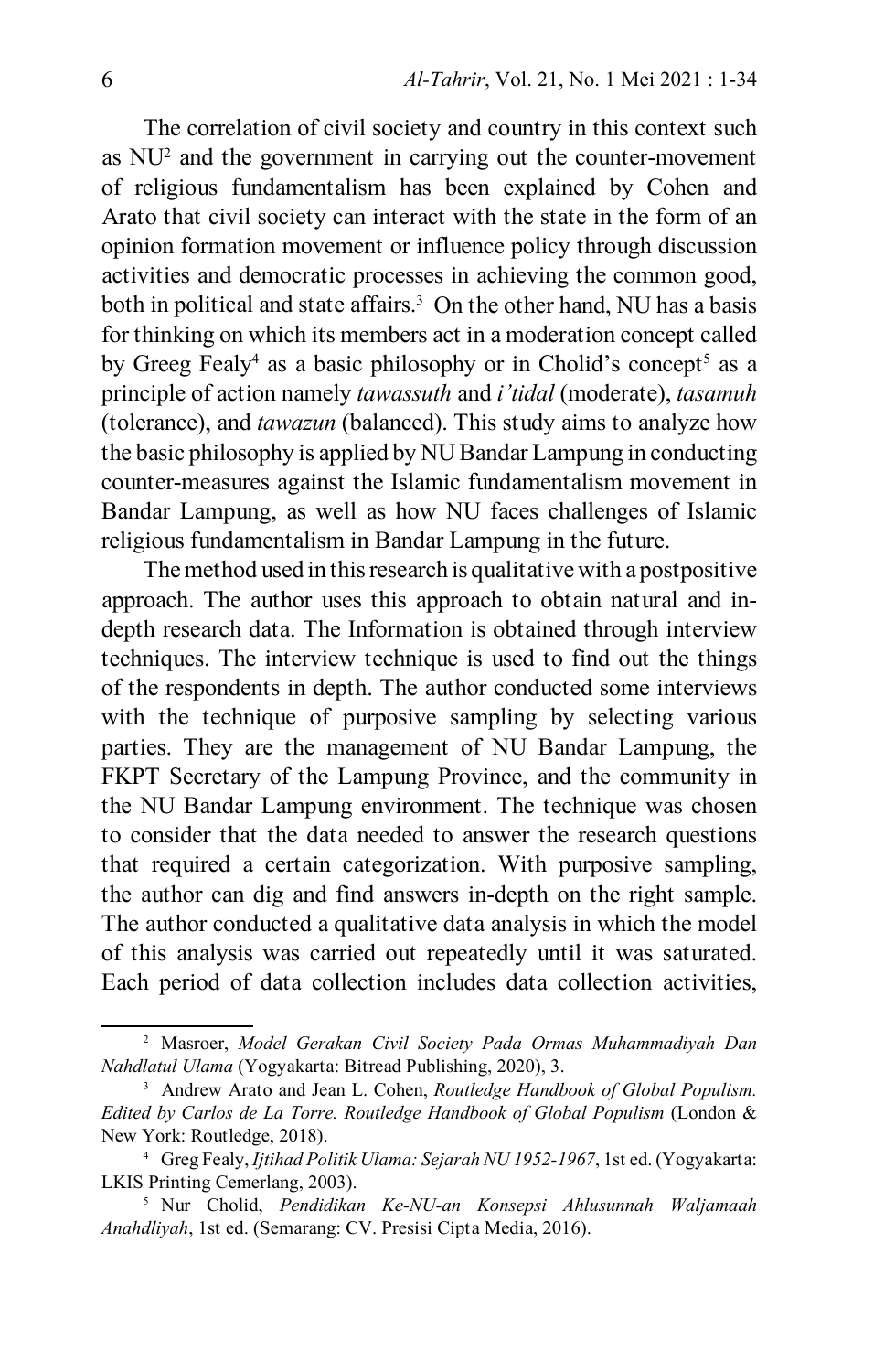presentation of raw data, then the data is reduced and categorized, and relationships are made among these categories. The approach used in this study is the phenomenological approach. According to Campbell, phenomenology departs from the mindset of subjectivism which does not only look at a visible symptom but tries to explore the meaning behind the phenomenon.<sup>6</sup> In this concept, Collin calls it an emphasizing research process of meaningfulness. Phenomenology as a philosophical stream as well as a method of thinking was introduced by Husserl, that started from the truth of phenomena as they appeared to be.<sup>7</sup>

### **THE ISLAMIC RELIGIOUS FUNDAMENTALISM**

The discourse on religious fundamentalism in the Indonesian context certainly has a differentiation from fundamentalism in other countries.8 These differences are very complex, for example in historical, cultural, community, and geographic aspects. Therefore, the concept of fundamentalism needs to be treated comprehensively in every aspect. This means that the concept of fundamentalism needs to be translated as one that is radical in the perspective of its goals, extreme in its method perspective, and literal (textual) in the perspective of its closeness to religious texts.<sup>9</sup> In the context of religion, fundamentalism is often interpreted as a movement or even religious understanding where it seeks to return to what is believed to be the basics or principles (fundamentals). Religious fundamentalism is also interpreted as a notion that seeks to re-enforce

<sup>6</sup> Kim Sydow Campbell, *Coherence, Continuity, and Cohesion: Theoretical Foundations for Document Design*, 2008, accessed January 11, 2021, http://site.ebrary. com/id/10784426.

<sup>7</sup> Finn Collin, *Social Reality* (London: Routledge, 1997), 103-104.

<sup>8</sup> Saskia E. Wieinga, "Women Resisting Creeping Islamic Fundamentalism in Indonesia," *Asian Journal of Women's Studies* 15, no. 4 (January 2009): 30–56, accessed December 19, 2019, http://www.tandfonline.com/doi/full/10.1080/12259276 .2009.11666077.

<sup>9</sup> Eko Ariwidodo, "Shifting Paradigm of Modern Islam Fundamentalism as Islamized Space Autonomy in Indonesia," *KARSA: Journal of Social and Islamic Culture* 25, no. 1 (June 1, 2017): 249, accessed May 1, 2019, http://ejournal. stainpamekasan.ac.id/index.php/karsa/article/view/1357.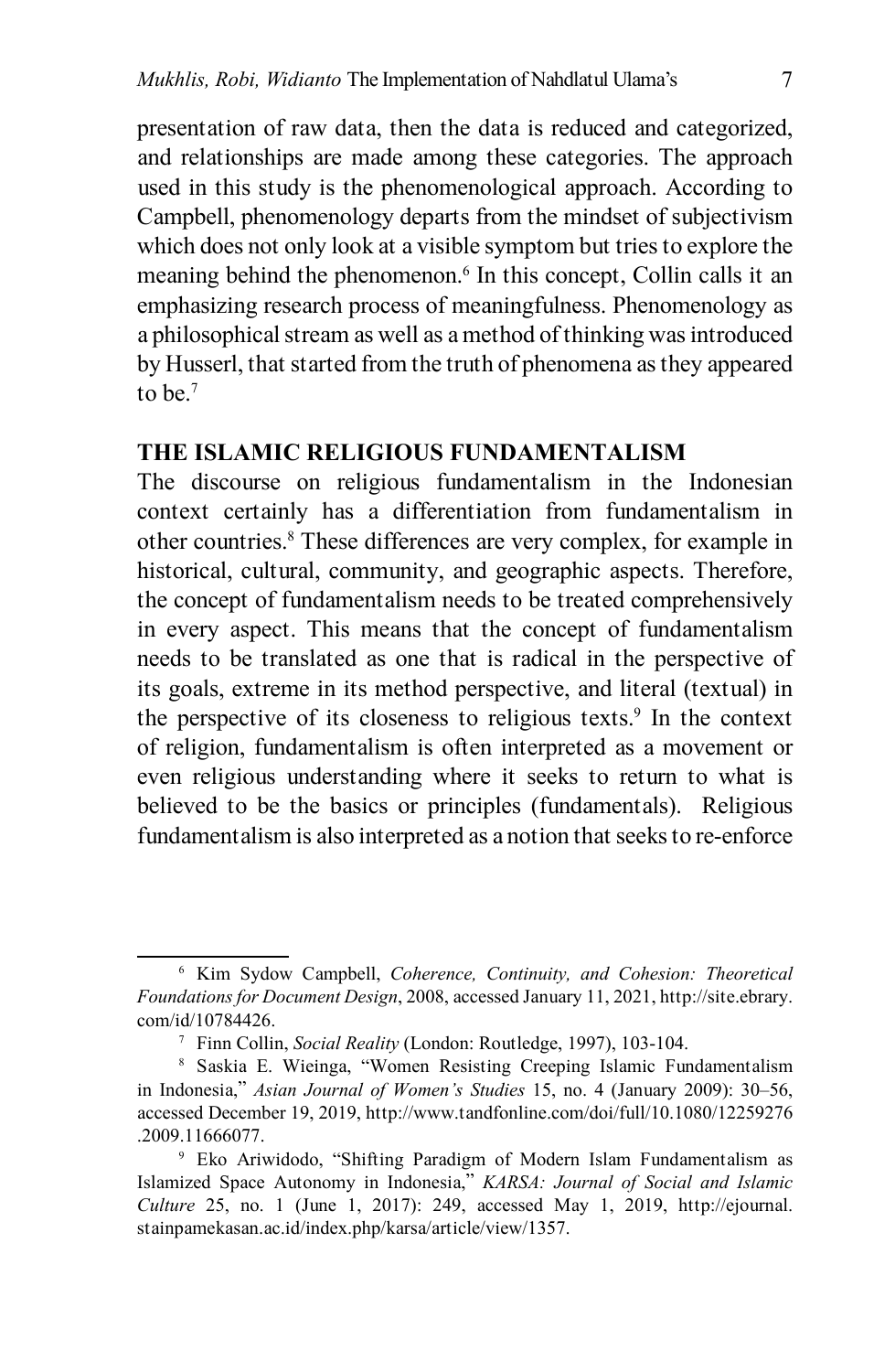traditional (conservative) norms and beliefs of religion to face new understandings such as secularism, modernism, and humanism.10

In social and state life, the religious fundamentalism movement as a bearer of traditional religious values is very close to the presence of reformist or modern ideas.11 This is because the basic value held is that all life processes do not follow the basic values promoted by the emergence of religious teachings. So the religious fundamentalist movement groups try to carry the term back to what first appeared in religious teachings. In other words, rigidity in interpreting activities that are textually incompatible with religion is considered a form of deviation. More specifically, Burhanuddin defines Islamic fundamentalism as an ideology that seeks to re-establish Islam as a political system in the life of the modern world.<sup>12</sup> In other words, Islam is strived to become a comprehensive organic system that competes within the reach of other ideologies and state systems. This is definitely coloured through the formation of terms and conventional concepts, in which Islamic fundamentalism also creates a new view (paradigm) in which there are theoretical and empirical elements.13

From its history, religious fundamentalism contradicts to the presence of modernity toward the presence of the French industrial revolution which has major implications for the order of life. In the Islamic world, for example, the reaction of fundamentalism is also unavoidable. The Islamic world inevitably enters the swirl of social dynamics.<sup>14</sup> This, if traced, is very much in line with their efforts in constructing a chain of strategic, economic, and military

<sup>10</sup> M. Taylor and J. Horgan, "The Psychological and Behavioural Bases of Islamic Fundamentalism," *Terrorism and Political Violence* 13, no. 4 (December 2001): 37–71, accessed October 14, 2019, http://www.tandfonline.com/doi/ abs/10.1080/09546550109609699; Baca juga Andre Vltchek, "The New Face of Indonesia's Islamic Fundamentalism: Pornography Ban Ignores the Starving" (n.d.): 7.

<sup>&</sup>lt;sup>11</sup> Itzchak Weismann, "Modernity from Within: Islamic Fundamentalism and Sufism," *Der Islam* 86, no. 1 (January 2011), accessed December 18, 2019, https:// www.degruyter.com/view/j/islm.2011.86.issue-1/islam.2011.018/islam.2011.018.xml.

<sup>12</sup> Nunu Burhanuddin, "Akar Dan Motif Fundamentalisme Islam:Reformulasi Tipologi Fundamentalisme Dan Prospeknya Di Indonesia," *Wawasan: Jurnal Ilmiah Agama Dan Sosial Budaya* 1, no. 2 (2016): 199–210, https://doi.org/10.15575/ jw.v1i2.831.

<sup>13</sup> Nevzat Soguk, *Globalization and Islamism: Beyond Fundamentalism*, Globalization (Lanham, Md: Rowman & Littlefield Publishers, 2011).

<sup>&</sup>lt;sup>14</sup> Seyyed Hossein Nasr, "Islam in the Modern World: Challenged by the West, Threatened by Fundamentalism, Keeping Faith with Tradition" (n.d.): 713.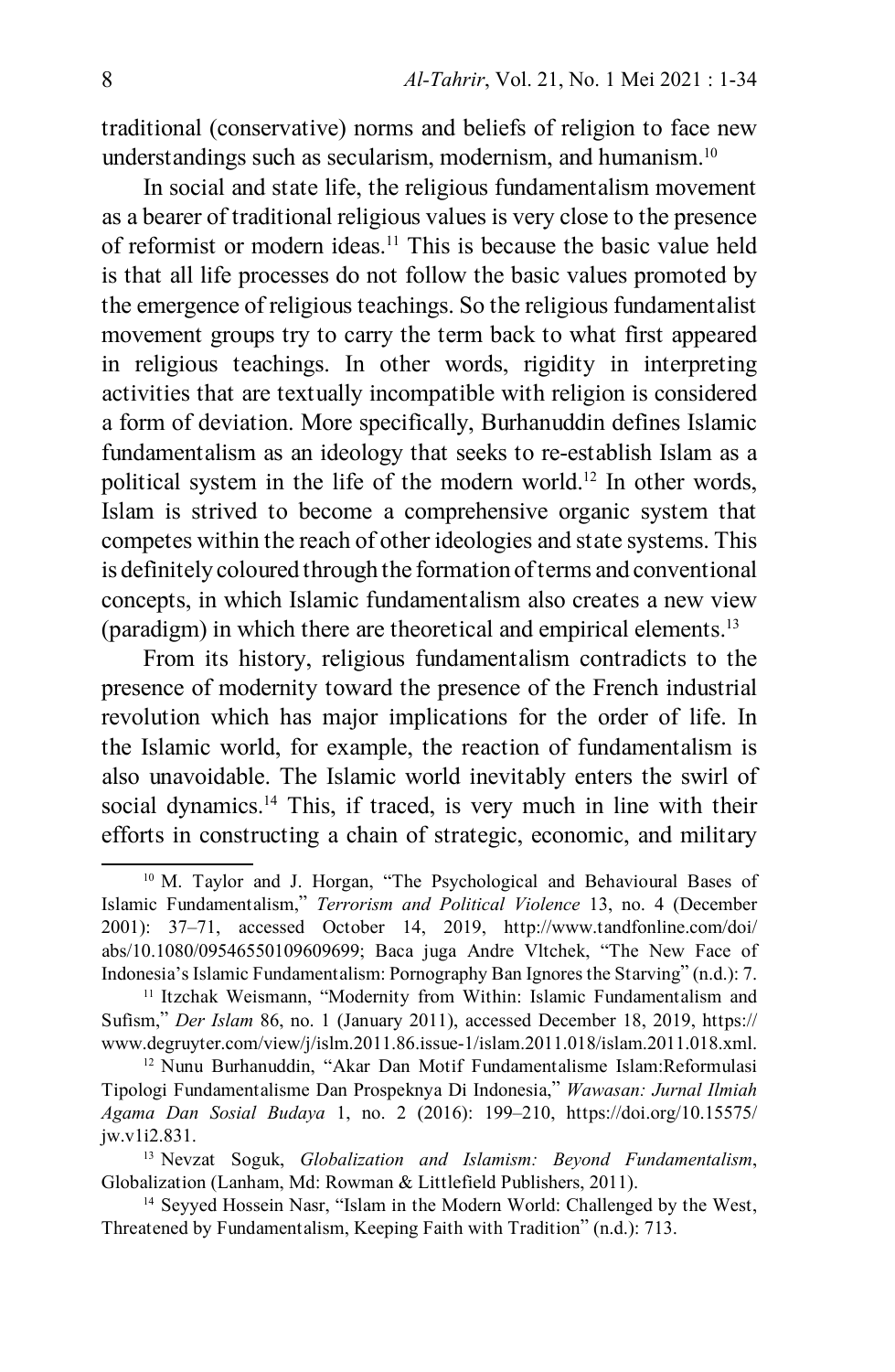territories for the new European countries. In this discourse, Islamic fundamentalism can be understood as an answer to certain social groups and political elites in the Islamic community towards institutions, concepts, and ideas that have emerged in the modern world.15 The term fundamentalism itself was first used to refer to evangelical Christians in America wherein the nineteenth century (XIX) seriously attempted to apply a literal understanding of the use of the Bible purely by rejecting Darwin's theory which was popular at that time. At that time, the literalist fundamentalist group was labeled as naive considering that the rigid literalistic doctrine was considered as a primitive culture. Religious fundamentalism is also often identified with conservative Protestant clergy. This shows that the presence of religious fundamentalism at that time was intended to counteract liberal groups who tried to reinterpret the Bible in the concept of modern knowledge.

Bur hanuddin, who was influenced by previous theorists, then classified the three roots of the birth of religious fundamentalism, esp ecially Islam, namely classical fundamentalism, modern fun damentalism, and post-modern fundamentalism. The author agr ees on this differentiation considering that the historical roots cannot be separated from the time series in which fundamentalism developed with its various characteristics.

*First*, the root of classical fundamentalism cannot be separated from the history of Ibn Taimiyyah (1263-1328) which carries the concept of purifying faith through the jargon that was carried, namely *al-Ruju 'ila al-Qur'an wa al-Sunnah*, or known well by the term "back to Quran and Sunnah". The Taimiyyah movement is also known by the term *muhyi athar al-salaf* or "reviving the teachings of the pious salaf ulama", which means a practice of religious teachings practiced by Rasulullah Saw and the generations that followed include the friends, *tabi'in* and *tabi' al-tabi'in*. Ibn Taymiyah's figure has also become fundamental in the Islamic world for his thoughts on rationalism. This spirit then fosters resistance to all systems outside of Islamic principles. This movement was also what inspired some of Ibn Taimiyyah's followers of the caliber of Ibn Qayyim al-Jauziyah (1292-1350 AD), Muhammad Ibnu Abdul Hadi (d. 1343 AD), and

<sup>15</sup> Youssef Michel Choueiri, *Islamic Fundamentalism: The Story of Islamic Movements*, 3rd ed. (London: Continuum, 2010).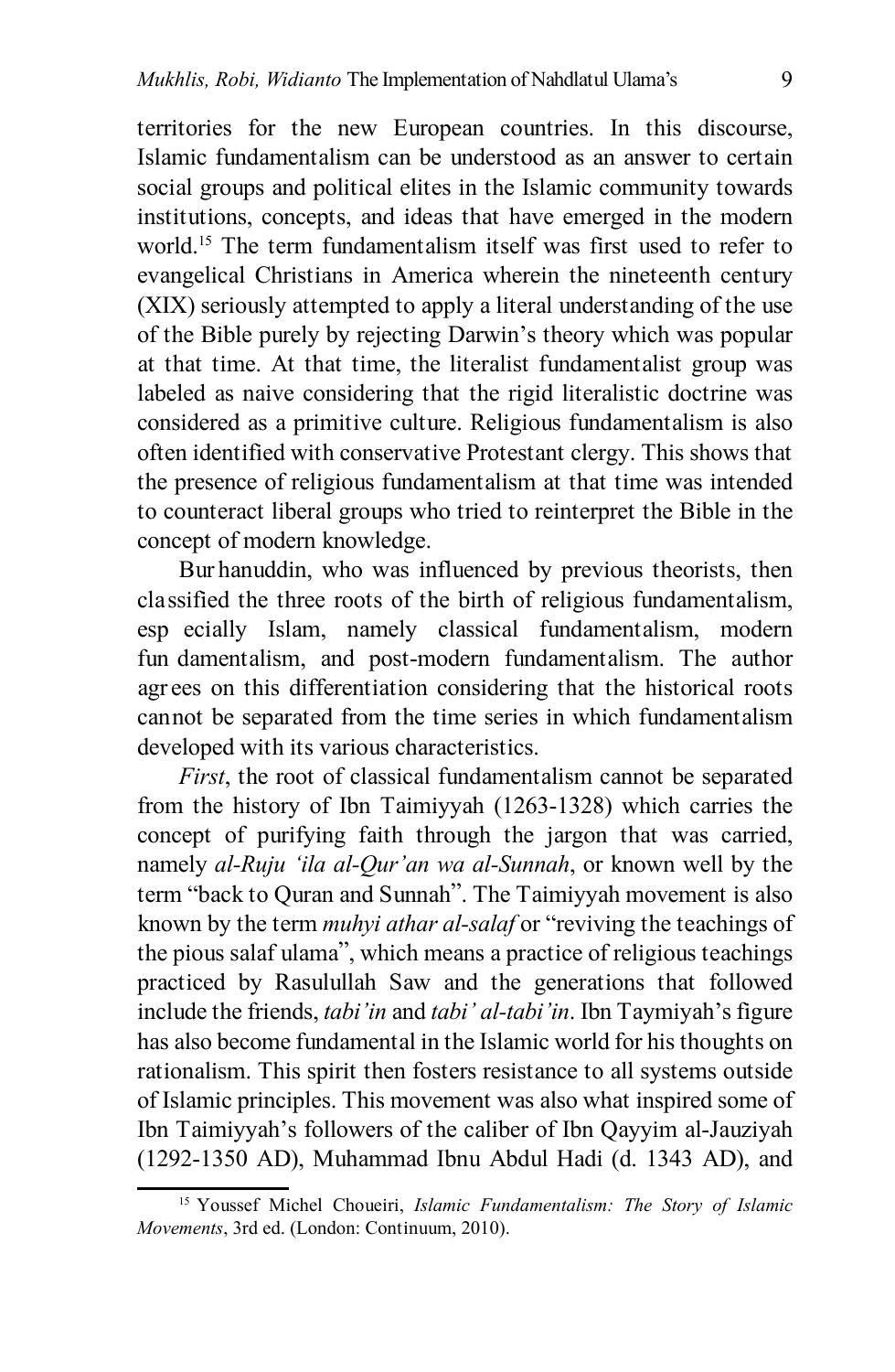al-Dzahabi (673-748 H) through the intelligence movement. This then influenced the Wahabi movement which began to emerge in the middle of the 18th century AD in Saudi Arabia. Wahabi founded by Muhammad bin Abdul Wahab (1703-1792) is well-known as a very organized movement. His thinking was influenced by Ibn Taimiyyah's teachings even though there were differences in principle between the two. If Ibn Taymiyah was in motion against all forms of heresy, the worship of saints, and the pilgrimage to holy food, while Muhammad bin Abdul Wahab and his followers implemented it through practical action. Muhammad bin Abdul Wahab and his followers also expanded the movement through military instruments from Nejed to the Hejaz to Mecca and Medina. It is not only the Wahhabi movement that was influenced by Ibn Taymiyyah during the classical period of Islamic fundamentalism<sup>16</sup>

Apart from that, other movements such as Jihad Sakoto in Nigeria led by Shaykh Ustman bin Muhammad Fudi (1754-1817) whose motive was not much different from what Wahabi, which is purification of religion through political movements to form a government system with Islamic law called the Khilafah Sokoto. In this case, the author does not fully agree on generalizations on behalf of Islam in some political movements that are more conservative or called radicals. Apart from the Wahabi and the Sokoto caliphate movement, Ibn Taymiyyah's virus of thought also constructed the thoughts of the activists of the Mahdi movement in Sudan led by Muhammad bin Abdullah (1834-1885) with almost the same motive, namely upholding Islamic law in the state government system. There are still several other movements that were also influenced by the thoughts of Ibn Taymiyyah during the period of classical Islamic fundamentalism.

*Second*, the roots of modern fundamentalism are characterized by a period around the 18th and 19th centuries. The characteristics of fundamentalism in this period are marked by various motives, namely colonialism, the motive of the modernism movement, and motives in response to reforms. The motive of colonialism was not only oriented towards controlling natural resources. Furthermore, Western colonialism towards eastern countries did not only indirectly have

<sup>&</sup>lt;sup>16</sup> Burhanuddin, "Akar Dan Motif Fundamentalisme Islam: Reformulasi Tipologi Fundamentalisme Dan Prospeknya Di Indonesia."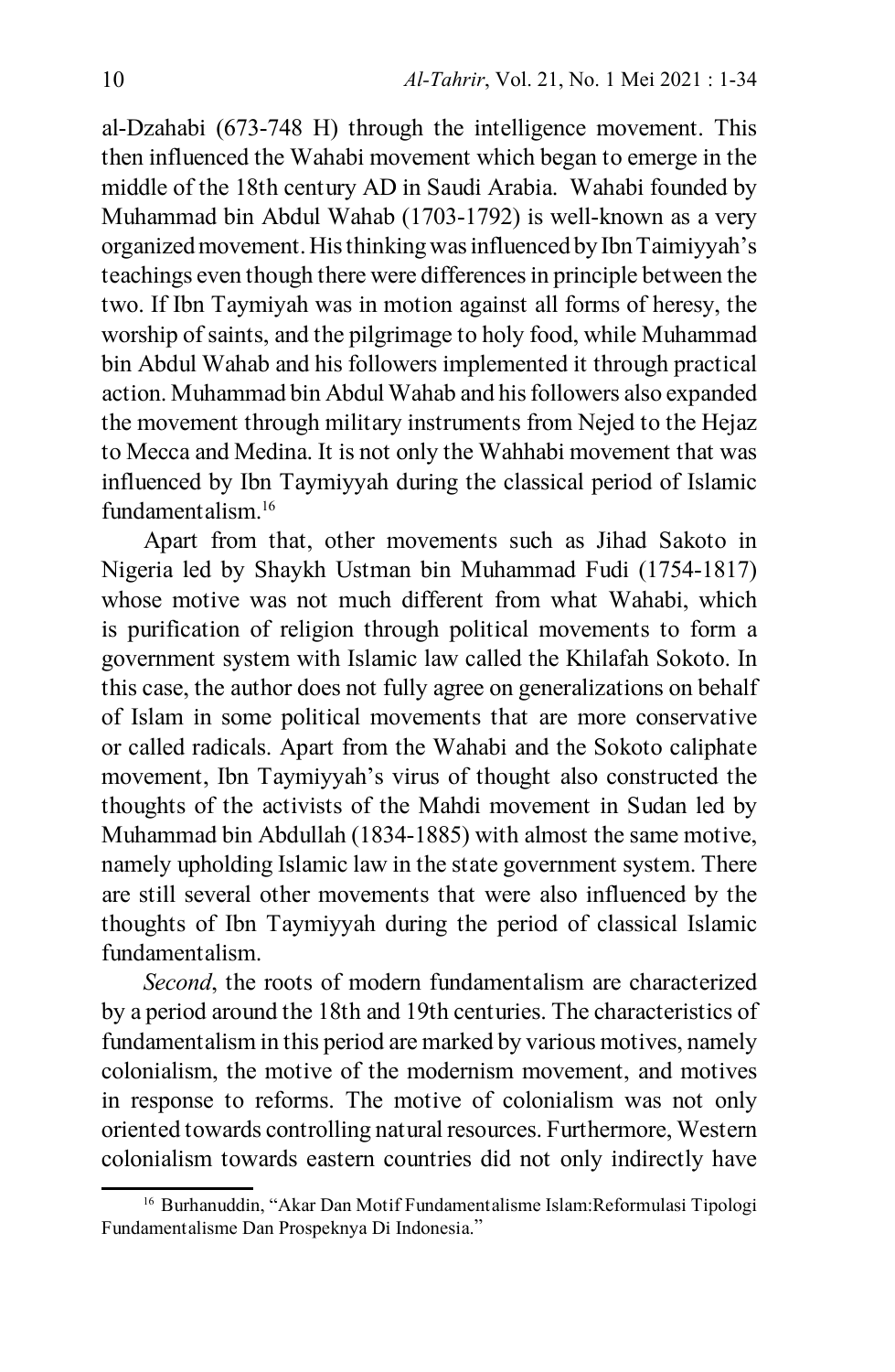implications for the aspects of militarism but also had implications for the missionary movement which influenced the map of the Islamic world in that period. The control of the western State over its colonies also influenced its socio-cultural life, so it is not surprising that it had caused some mixed reactions from the colonies. Then, on the motive of the modernism movement, fundamentalists criticized Muslims who were considered to experience *aqidah* crisis such as superstition, heresy, and khurafat. The figure of Muhammad Abduh and other modernist groups in this period attempted to reinterpret several normative texts to suit the development and change of social culture in the modern era, one of which was the use of a rational basis of thought to obtain flexible and developmental teachings era. Muhammad Abduh's thoughts later influenced the birth of the conservatism-traditionalism group which later transformed into a fundamentalism movement. Meanwhile, fundamentalism as a response motive for reforms in this period was marked by the emergence of movements that led to the empowerment of science, economy, and industry. So that the vortex of reform that occurred in the Islamic world at that time gave rise to the incitement of several Muslim groups in responding to the emergence of modernists. This reactionary movement was what some experts considered as the forerunner of the emergence of the fundamentalist movement in that period.17

*Third*, the root of post-modern fundamentalism was marked by the emergence of political movements (even armed military) to fight the control (hegemony) of Western countries over the world which was considered to be a large Islamic State which was increasingly strengthening its dominance over various regions, especially developing Muslim countries. Sayyed Hossein Nasr explained that the movement was originally found in Saudi Arabia and eventually transformed into various forms. The 1960s was the peak of frustration in the Muslim world because of the desire to emulate the West. However, Western domination was not easy for the Muslim world to realize its ambitions. After that, some Islamic organizations were established which in principle were to realize this dream, for example, the Muslim Brotherhood (*Ikhwan al-Muslimin*) in Egypt, and Jamaat al-Islami in Pakistan. After that, other organizations emerged such

<sup>17</sup> Ibid.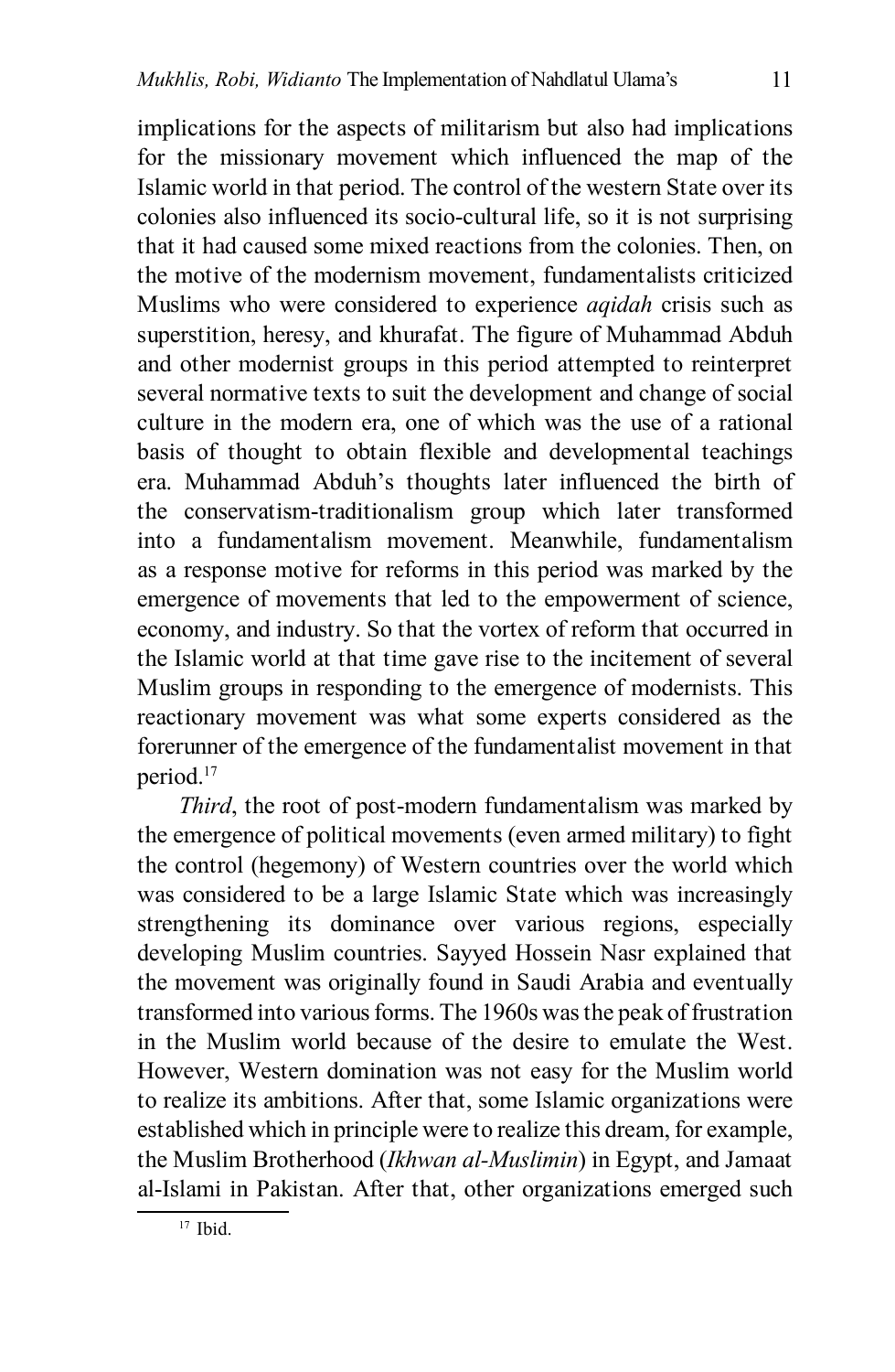as Hizb al-Tahrir, Jama'ah Islamiyah in Egypt, Jama'ah Islamiyyah in the Southeast Asia region, the Taliban Movement in Afghanistan, the al-Qaidah al-Islamiyah Movement in the Middle East, the FIS party in Algeria, and other organizations.<sup>18</sup>

These three root forms of fundamentalism at least can provide a picture that the period of the emergence of religious fundamentalism especially Islam appeared and developed in different cultural and social conditions with various motives even though in principle they acted in the name of purifying religion and fighting for Islam amid the hegemony of western countries over Islam.19 Today's religious fundamentalism has undergone a substance shift and even tends to have a negative connotation. Islamic fundamentalism is synonymous with conservative Islamic groups and even has a pejorative meaning (bad/degrading). Islamic fundamentalist groups are considered as radical groups, dissidents, anarchism and terror, acts of intimidation, in achieving their goals. On the other hand, there are not a few Muslims who also object to embedding "fundamentalists" in Islam which is considered a friendly religion for all people. The presence of this fundamentalist group has also received opposition, for example from the state, which views this movement as disturbing national stability. Besides, contradictions are also carried out by other Islamic groups and organizations that resist to the conservative ideas which are considered radical amid plural and multicultural country.

As a concept and a movement, Islamic fundamentalism cannot be separated from the radical Islamic movement. Both are Islamic movements that are of one accord in tune. Just like Islamic fundamentalism, Islamic terms and conceptualism do not come from the womb of Islam but are imported products from the West. Until now, there has been no agreement among Islamic observers regarding the appropriate term to describe the Islamic radicalism movement. Fazlur Rahman labeled this movement as a neo-revivalism movement or neo-fundamentalism, a movement that has an anti-Western spirit.<sup>20</sup> Rahman views fundamentalists cynically. Fundamentalist groups are

<sup>&</sup>lt;sup>18</sup> Nasr, "Islam in the Modern World: Challenged by the West, Threatened by Fundamentalism, Keeping Faith with Tradition."

<sup>19</sup> Beverley Milton-Edwards, "Islamic Fundamentalism since 1945" (n.d.): 175.

<sup>20</sup> Ahmad Asroni, "Radikalisme Islam Di Indonesia: Tawaran Solusi Untuk Mengatasinya," *RELIGI: Jurnal Studi Agama-Agama* 2, no. 1 (2008): 17; Baca juga Ahmad Asrori, "Radikalisme di Indonesia: Antara Historisitas dan Antropisitas,"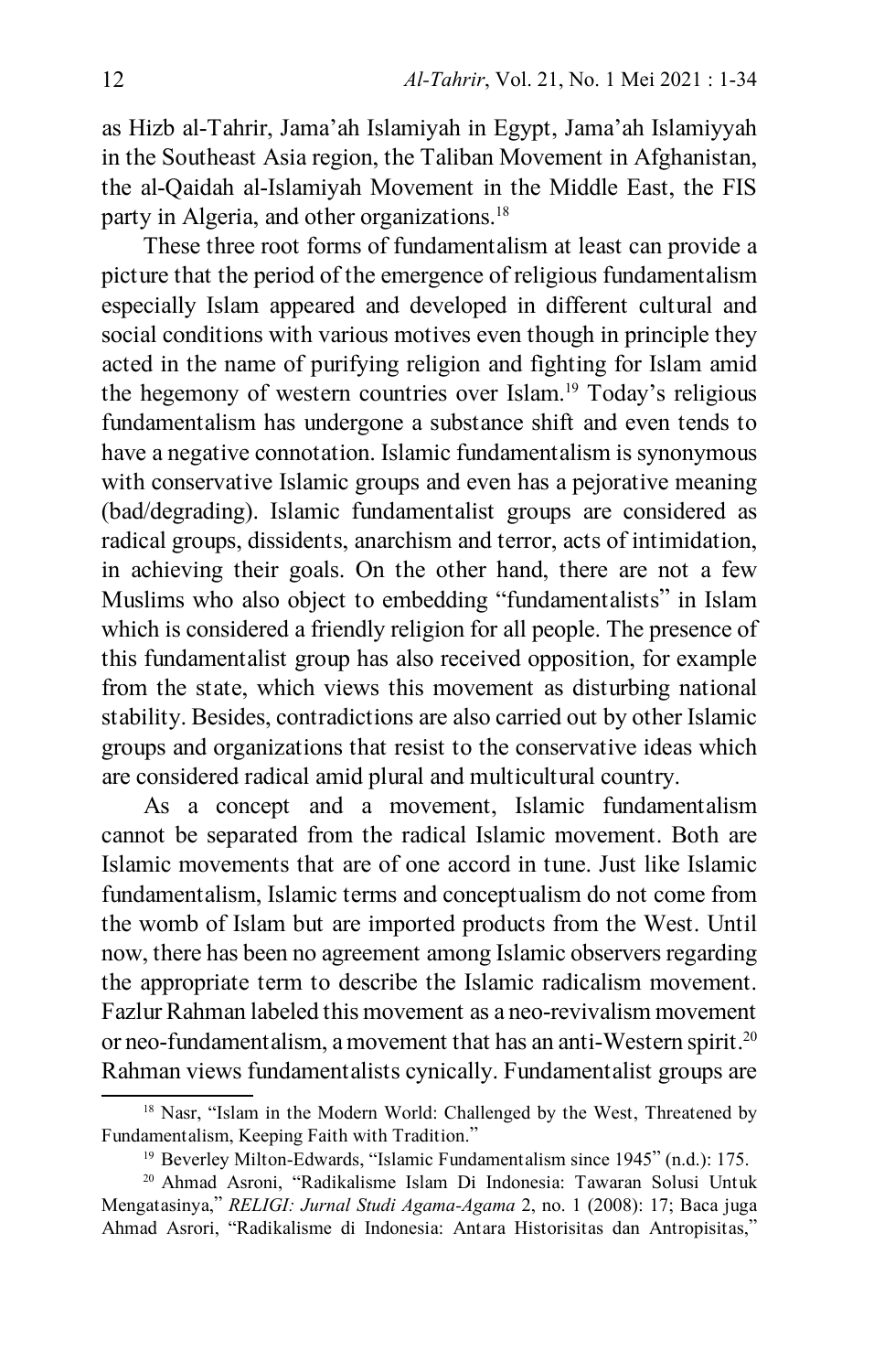considered as superficial and anti-intellectual and their thinking does not originate from the Quran and the traditional Islamic intellectual culture.21 However, the term fundamentalist for Esposito feels more provocative and even pejorative as a movement that was once attached to Christianity as a literary, static, and extreme group. In turn, fundamentalism often refers to past lives, and fundamentalism is often equated to extremism, political fanaticism, political activism, terrorism, and anti-Americanism. Therefore, John L. Es Posito prefers to use the term Islamic revivalism or Islamic activism which has roots in Islamic tradition.<sup>22</sup>

Oliver Roy mentioned that the Islamic movement that is oriented towards the implementation of sharia is Fundamentalist Islam, which is shown by the Ikhwanul Muslimin movement, Hizb al-Tahrir, Jama'ah Islamiyah, and Islamic Salvation Front (FIS).<sup>23</sup> The most important characteristic of Radical Islam which is also referred to as fundamental Islam is its literal approach to Islamic sources (al-Quran and al-Sunnah). Fundamentalist literalism appears in their unwillingness to carry out rational and intellectual interpretations because they are actually narrow and very ideological interpreters when they make interpretations. This literalism coincides with the spirit of scripturalism, even though Leonard Binder categorizes nonscriptural fundamentalism for fundamentalist thinkers like Sayyid Qutb.24 In more detail, fundamentalist Islam is generally characterized by several basic characteristics such as literary interpretation of the text of the Quran and Hadith, no separation between the religious domain (private) and the state domain (public), no place for religious

*KALAM* 9, no. 2 (February 23, 2017): 253, accessed June 5, 2020, http://ejournal. radenintan.ac.id/index.php/KALAM/article/view/331.

<sup>21</sup> Fazlurrahman dalam Biyanto, "Fundamentalisme Dan Ideologi Islam Modern," *Jurnal PARAMEDIA* 7, no. 2 (April 2006): 17.

<sup>22</sup> John L. Esposito, *Unholy War: Teror Atas Nama Islam* (Yogyakarta: Ikon, 2003).23 Dikutip Fakhrurrazi, "Islam Radikal Antara Pemikiran Dan Gerakan: Analisis

Kajian Dalam Perspektif Keberagamaan," 3, last modified 2008, accessed August 12, 2018, www.//imsakjakarta.files.wordpress.com.

<sup>24</sup> Baca Leonard Binder, *Islamic Liberalism* (Chicago: The University of Chicago Press, 1988).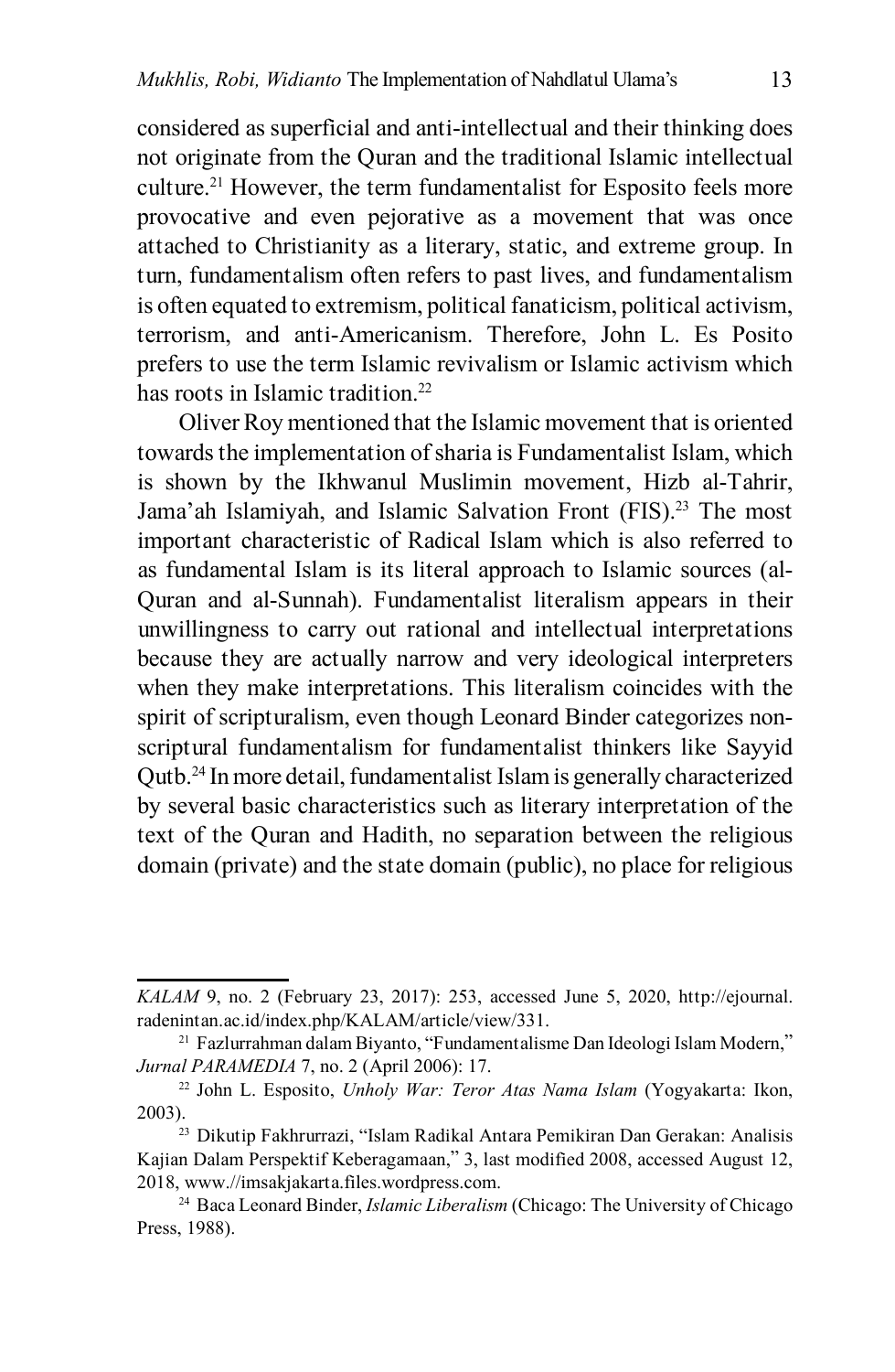freedom, as well as everything that 'un-Islamic' needs to be replaced by 'a more Islamic' system.25

Chouieri identified the characteristics of Islamic revivalist movements, or radical Islamic movements, namely: (a) returning to the original Islam, purifying Islam from local traditions and foreign cultural influences; (b) encouraging free reasoning, *ijtihad*, and refusing *taqlid*; (c) the urges to move from areas dominated by infidels (*dar al-kufr*); (d) believing in the existence of a fair leader and a reformer.26

Radical and reactionary characteristics can be seen as another attribute of Islamic fundamentalism. The radicalist and reactionary attributes are the political dimensions of Islamic fundamentalism. The naming of Islamic radicalism is based on two reasons. First, this term is an ideological phenomenon, whose approach must be done by focusing on the ideological meaning and ignoring its social consequences and context. Second, the term does not refer to a single doctrine, group or movement, but only shows certain characteristics of some doctrines, groups, and movements. Therefore, the term Islamic radicalism is defined as the extreme group orientation of modern Islamic awakening (revival, resurgence, or reassertion).<sup>27</sup>

## **NU'S BASIC PHILOSOPHY: Foundation and Meaning**

Starting from the concept of religious fundamentalism which has its motives and challenges to the efforts to contradict the movement, it is not an exaggeration to learn from Nahdlatul Ulama. As the largest Islamic organization in Indonesia, the efforts of the fundamentalism movement that emerged and grew in Indonesia inevitably would face one of the largest religious community organizations in Indonesia. NU has basic principles that position itself as a civil society organization in the life of the nation and state. In the relationship between the nation and the state, NU is synonymous with the principle of religious moderation which prioritizes and maintains the noble values of the

<sup>25</sup> Ismail Hasani and Et. All, *Radikalisme Islam Di Jabodetabek Dan Jawa Barat: Implikasinya Terhadap Jaminan Kebebasan Beragama/ Berkeyakinan* (Jakarta: SETARA INSTITUTE, 2011), 13.

<sup>26</sup> Choueiri, *Islamic Fundamentalism*.

<sup>27</sup> Biyanto, "Fundamentalisme Dan Ideologi Islam Modern," *PARAMEDIA* 7, no. 2 (2006): 18–19.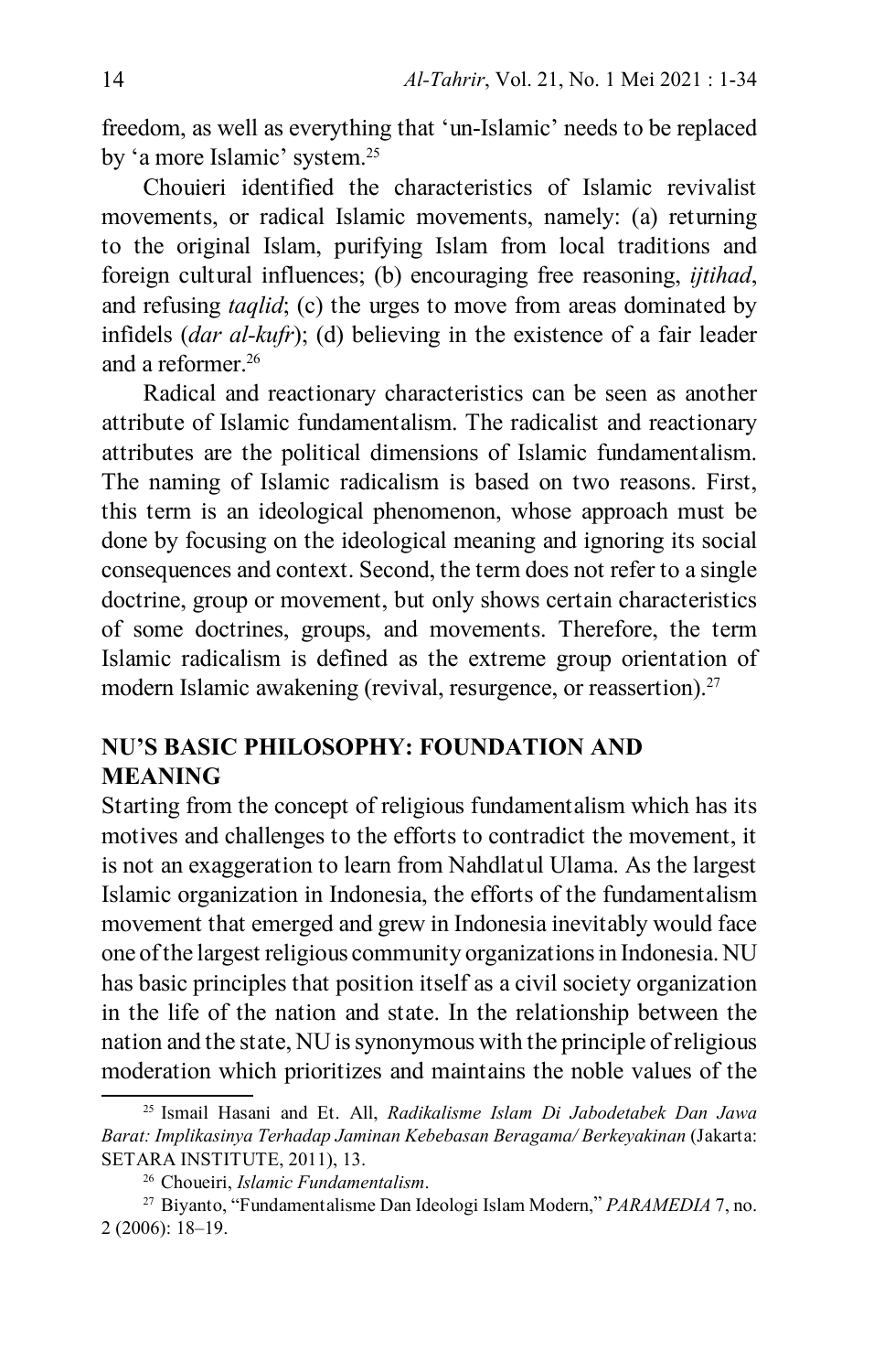nation. This is based on the awareness that Indonesia is a diverse and pluralistic country so that tolerance and mutual respect or moderation become the principles of attitude. This attitude is what then for the fundamentalist movement groups are often referred to as "Liberal" or they do not hesitate to call it superstition, heresy, and churafat.

It is the basic principles of religious understanding that then construct the religious attitude of the NU people, which is known as the basic philosophy of the NU movement. In social and religious movements, NU bases itself on the understanding of *Ahl al-Sunnah wa al-Jama'ah* (Aswaja) where its teachings provide interpretation of the Quran and Sunnah through their traditions in the teachings of the Yellow Book (Islamic classical book). So, it is not surprising that all strategic decisions related to organizations and people made by NU are always based on a *fiqh* approach. Classical *fiqh* literature from medieval scholars influenced the construction of the understanding of the ulama' (Kyai) which was then transmitted to the community through the students. The clear scientific principles that lead to the te achings of Muhammad Saw. also legitimize the validity of the teachings adhered to by the NU people themselves.

Several philosophies are used by NU in religion, society, nation, and state. One of these philosophies is contained in the adage:

»املحافظة عىل القديم الصالح و االخذ بالجديد االصلح«

This philosophy has become a guideline for NU not only at the level of thought but also in terms of behavior, both organizationally (*jam›iyyah*) as well as in the context of members (*jama›ah*). This philosophy requires NU as an organization and its congregation to always maintain a tradition that brings benefit under the *Shari›a* and takes new things that can bring greater benefit. This philosophy requires that all thoughts and actions must be oriented for creating benefits, such as justice, unity, togetherness, harmony, and other good values as a necessity in social life. On the other hand, NU tries to dispel harms, both in individual and social life.

NU's grip on thoughts and attitudes is derived from the *al-Qur'an*, *al-Sunnah, Ijma',* and *Qiyas* which is also formulated in the principles of *fiqh* contained in the *mu'tabar* books in NU circles. Among the laws of *fiqh* that are relevant and which are used by NU include the following rules: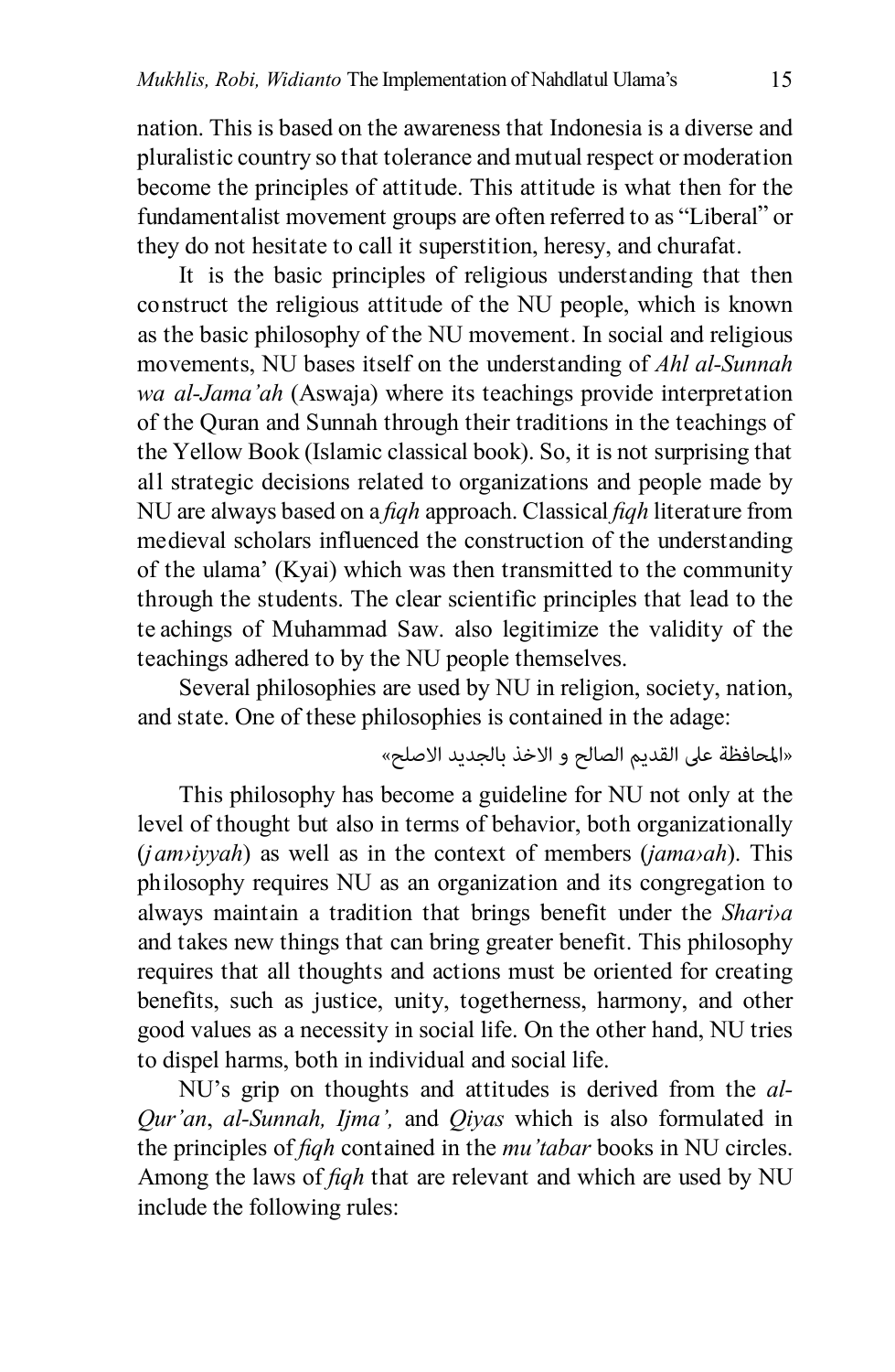َْمَصالِ ِح"28 ْ ِب ال عل َ َ جل َْم ِفَاسِد ُ مَقَّدٌم َ ُ ال ُ َور ِ ات«30 **.2** "الرضر ال يزول برضر«29 **.1** َ"دْرء َْم ْحظ ُ َور ِ ات تُ ُ بِيح ال ِ َك ِ اب أَ َخ ِفِّهَم«31 .3 » ال َّض َ ًر ِ ا ب ْارت َ ُمُهَم َ ض م َفْسَدتَ ِ ان ُ ر ِوعَي أَ ْعظ .4 َ »إذا تََع َار َض َ .5 »ماال يدرك كله ال يرتك كله«

Ap art from adhering to the above principles, at least several concepts are used by NU, namely *Shad al-Darai›* (dispelling harmful things). *Dzari›ah* linguistically means tools. In the context of Islamic law, *dzari ‹ah* means a tool that can cause harm to benefit. More broadly, in this case, *dzari'ah* means a tool or intermediary which is legally permissible but can bring harm which is forbidden. There are three kinds of *dzari'ah*. First, *dzari'ah* must be driven away and avoided because it is certain that it will cause damage. This *dzari'ah* is something that scholars agree to be avoided. The second is *dzari'ah* which is likely to cause harm. The third is *dzari'ah* which is less likely to cause harm and damage.<sup>32</sup>

These principles and concepts then produce the principle of action in the form of a wise, flexible, and moderate attitude (*taw*ā*sut*). Thus, NU puts forward a dialogue and cooperation approach in maintaining stability and balance between religious life and national life.

Three main points of thought underlie NU's understanding of moderation; 1) *ukhuwah Islamiyyah* (brotherhood of fellow Muslims),

<sup>28</sup> Baca juga Ḥasan Muḥammad al-'Aṭṭār, Ḥā*syiyah a;-'Aṭṭār 'Ala Syar*ḥ *al-Jal*ā*l al-Maḥallī 'Ala Jam'Il Jawami'* (Digital Library, al-Maktabah al-Syāmilah al-Iṣdār al-Tsānī, n.d.), III/207; Sa'ad bin Nāṣir al-Sas\arī, *Syar*ḥ *Manzhūmah Al-Qawā'id al-Fiqhiyyah Li al-Sa'd*ī (Digital Library, al-Maktabah al-Syāmilah al-Iṣdār al-Tsānī, n.d.), I/50.

<sup>29</sup> Imām Jalāluddīn Abdurraḥmān As-Suyūṭī, *Al-Asybah Wa al-Nadz*ā*'ir F*ī *Qaw*ā*'idi Wa Fur*ū*' Fiqh al-Sy*ā*fi'iyah* (Riya: Maktabah Nazzār Al-Baz, 1997), I/86.

<sup>30</sup> Imam Abul Abbas Ahmad bin Idris Ash-Shonhaji Al-Qorofi, *Al-Furuq/ Anwarul Buruq Fi Anwa'il Furuq* (Beirut - Lebanon: Darul Kutub Al-Ilmiyah, 1998), VII/383; al-Sas\arī, *Syar*ḥ *Manzh*ū*mah Al-Qaw*ā*'id al-Fiqhiyyah Li al-Sa'd*ī, V/371; Baca juga Syaikh Abdurrahman bin Nasir al-Sa'di, *Al-Qawa'id Wal Usul* (Digital Library, al-Maktabah al-Syāmilah al-Iṣdār al-Tsānī, 2005), I/57.

<sup>31</sup> Aḥmad bin Muḥammad al-Ḥanafī al-Ḥamawī, *Ghamzu 'Uy*ū*n al-Ba*ṣā*ir F*ī *Syar*ḥ *al-Asybah Wa al-Nadz*ā*ir* (Digital Library, al-Maktabah al-Syāmilah al-Iṣdār al-Tsānī, n.d.), III/109.

<sup>&</sup>lt;sup>32</sup> Khalid bin 'Ali al-Musyaigih, *Al-Mu'amalāt al-Māliyah al-Mu'āsirah* (Digital Library, al-Maktabah al-Syāmilah al-Iṣdār al-Tsānī, 2005), 12–13.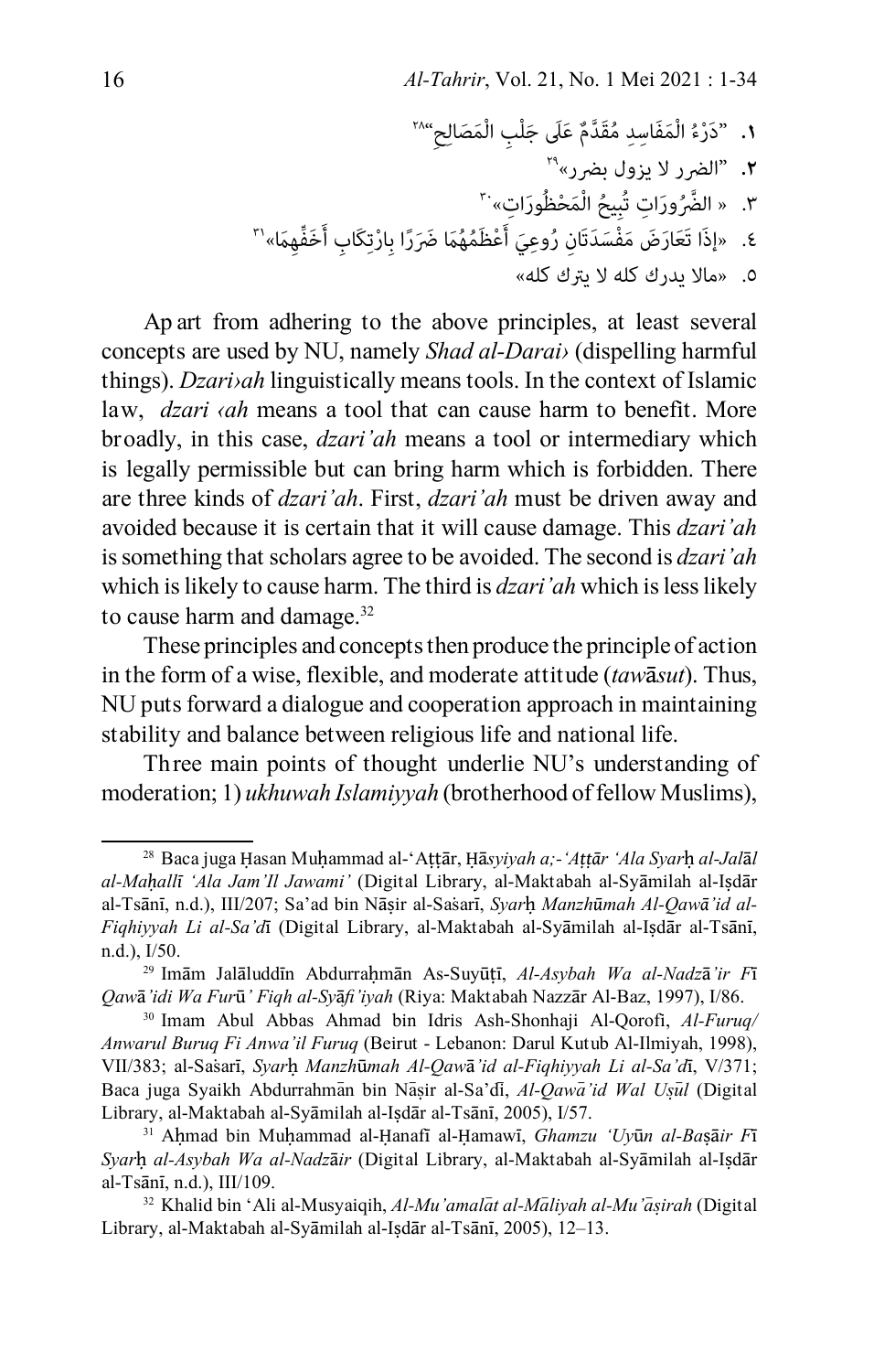2) *ukhuwah wathaniyyah* (brotherhood among the nation's people), and 3) *ukhuwah basyarriyyah* (brotherhood of fellow humans). The implications of this thinking; 1) always creates a dynamic interactive dialogue between text (*nash*) and context so that it is hoped that the results of constructive-productive thinking will be achieved in building Islamic social situations and conditions, 2) develop religious at titudes (read: Islamic) that lead to its realization of *maslahat al -'ammah* (the benefit of the public) which is more in favor of cr ucial issues that develop in society, such as poverty, terrorism, the guaranteed practice of religion and belief without defamation, tr afficking of children and women, affordable education, labor, migrant labor, health services, improvement of living standards, price stability, and so on that people must receive a portion of the thinking of the Muslims so that national, public, and humanitarian issues become the main agenda of Islamic thought, 3) develop a positive tolerance for mutual respect based on the awareness of the pluralistic reality order as the main spirit of humanity and religion in socializing in an atmosphere of togetherness, 4) strengthen the framework of the construction of respect and respect for women fairly and avoid op pression and violence both physically and mentally, 5 uphold } human rights in togetherness, prioritize dialogue, prioritize wisdom and good examples in solving humanitarian problems and stay away from all forms of violence in the name of sect and religion.<sup>33</sup>

The points above are characteristic of the moderate NU's way. Muchlis M. Hanafi interprets moderation (*al-wasath*) as a method of thinking, interacting, and behaving in a *tawazun* (balanced) manner in responding to two situations so that attitudes are found under Islamic principles and community traditions, namely balance in faith, worship, and morals.34 Meanwhile, Najib Burhani interpreted moderate Islam more on the meaning of the language that is as "mid-

<sup>33</sup> Alamul Huda, "Epistemologi Gerakan Liberalis, Fundamentalis Dan Moderat Islam Di Era Modern," *de Jure Jurnal Syariah dan Hukum* 2, no. 2 (2010): 193–194.

<sup>34</sup> Toto Suharto, "Gagasan Pendidikan Muhammadiyah Dan NU Sebagai Potret Pendidikan Islam Moderat Di Indonesia," *ISLAMICA: Jurnal Studi Keislaman* 9, no. 1 (2014): 88; Baca juga Tazul Islam and Amina Khatun, "Islamic Moderation" in Perspectives: A Comparison Between Oriental And Occidental Scholarships," *International Journal of Nusantara Islam* 3, no. 2 (2015): 71–72.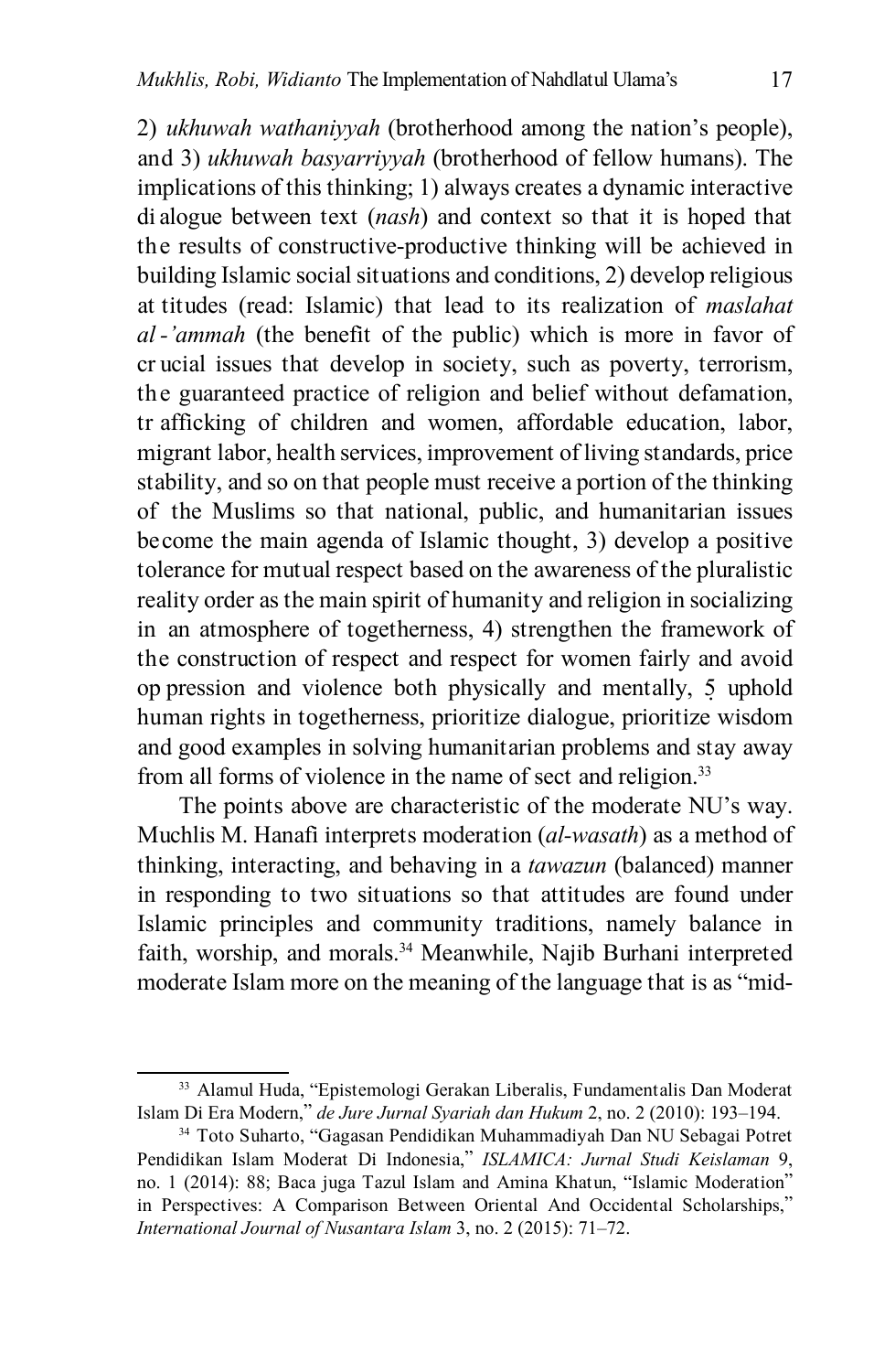position between liberalism and Islamism". People or organizations that are in the middle between liberalism and Islamism are moderate.<sup>35</sup>

Nahdlatul Ulama (NU) itself adheres to the understanding of *Ahl al-Sunnah wa al-Jama'ah*, that is, a way of thinking that chooses to take the middle path between the extremes *aqli* (rationalists) and the extremes *naqli* (scripturalist). Thus, the basic source of thought for NU is not only imprinted on the Qoran and Sunnah. Moreover, to interpret the Qoran and Sunnah requires the ability of reasoning with empirical reality. This kind of thinking refers to thoughts in the field of theology such as Abu Hasan al-Asy'ari and Abu Mansur al-Maturidi. Meanwhile, the application of the methods of al-Ghazali and Junaid al-Baghdadi is in the field of Sufism, which then integrates Sufism and Sharia.

*Ahl al-Sunnah wa al-Jama'ah* as a source of ideology has become the principle and good faith of the organization (*jam'iyah*) as well as followers of NU, which in the history of Islamic theology is the result of the *ijtihad* of the ulama to find a middle way so that it does not get trapped in the principle of a *tatharuf* (extreme) approach to religion. In the social life of society, the principles and basic principles of religion are the approaches of the ulama in instilling the attitude of NU citizens so that they are always in a conducive and constructive religious corridor in the life of the nation and state in the midst of a pluralistic Indonesian society. Then Fealy wrote that these basic values are embodied in the concept of *tawassuth* and *i'tidal*, *tasamuh*, *tawazun*, and *amar ma'ruf nahi munkar* which are attitude principles in making decisions with the principles of policy, flexibility, and moderation. Wisdom is defined as taking conducive actions to gain be nefits and avoid losses. Flexibility is defined as NU's attitude that is more open and able to adapt to the times and events that are happening and will occur. Meanwhile, moderatism is an attitude of avoiding extreme action or being cautious. It tends to take a middle ground neither leftward nor rightward.

The attitude of moderatism (*tawassuth*) of NU can be characterized by the concept of *i'tidal* (being fair), *tawazun* (being balanced), and *tasamuh* (being tolerant), so that in its actualization, NU followers

<sup>35</sup> Ahmad Najib Burhani, "Pluralism, Liberalism and Islamism: Religious Outlook of the Muhammadiyah Islamic Movement in Indonesia" (Tesis, University of Manchester, 2007), 16.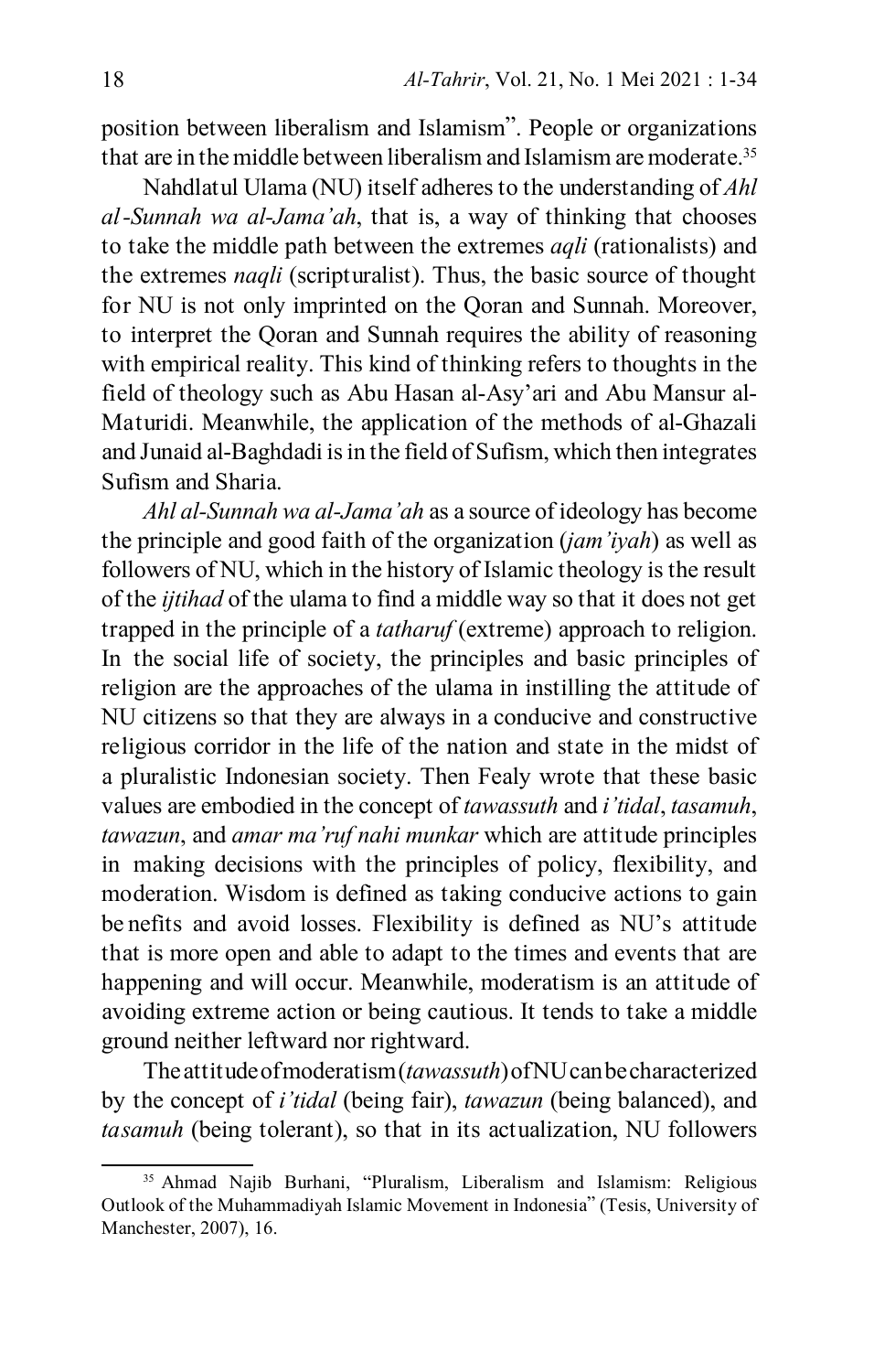reject any form of extreme action or thought (*tatharruf*) which can cause deviations and eliminate the substance of Islamic teachings. This attitude for the Islamic fundamentalism movement groups is identical with conservative, tough, and rigid Islamic attitudes which often conflict directly in society because they consider that moderate NU principles are considered liberal and contrary to *aqidah*.

## **THE PORTRAIT OF ISLAMIC FUNDAMENTALISM IN BANDAR LAMPUNG**

The development of religious fundamentalism in Lampung Province, which was strengthened by the release of the Lampung Province FKPT in 2016, positions Bandar Lampung as the most potential place for the development of religious fundamentalism. It is too shallow if you look at the potential factor for the spread of religious fundamentalism, especially in Bandar Lampung, which is only due to geographical factors, although it cannot be blamed. The strategic location of Lampung province as the gateway to Sumatra is only infrastructure and a side factor for the development of religious fundamentalism. The more substantive problem of this problem is the weakness of contradictions and protection by the state against the spread of fundamentalism through educational instruments, economics, and other aspects of life that have not been taken seriously. Besides, the role of large Islamic organizations through education and other sectors seems to be less rapid than the fundamentalist movement which has roots in almost all aspects of life. The most crucial thing is when this group has entered the public domain, such as the control over places of worship. The more extreme fundamentalist groups often have dared to carry out movements exclusively through activities that are limited only to their groups, where these activities are carried out in several mosques in the city of Bandar Lampung.

Herdaus as Secretary of the FKPT Lampung Province said that the activities and thoughts of the fundamentalist group movement in the city of Bandar Lampung are affiliated with the Ikhwanul Muslimin movement. What is more extreme from the thinking of this fundamentalist group is their willingness to prefer to die by defending the caliphate rather than having to admit Pancasila as the nation's id eology. FKPT Lampung itself has collaborated with the State Intelligence Agency (BIN), but the result is that there are indications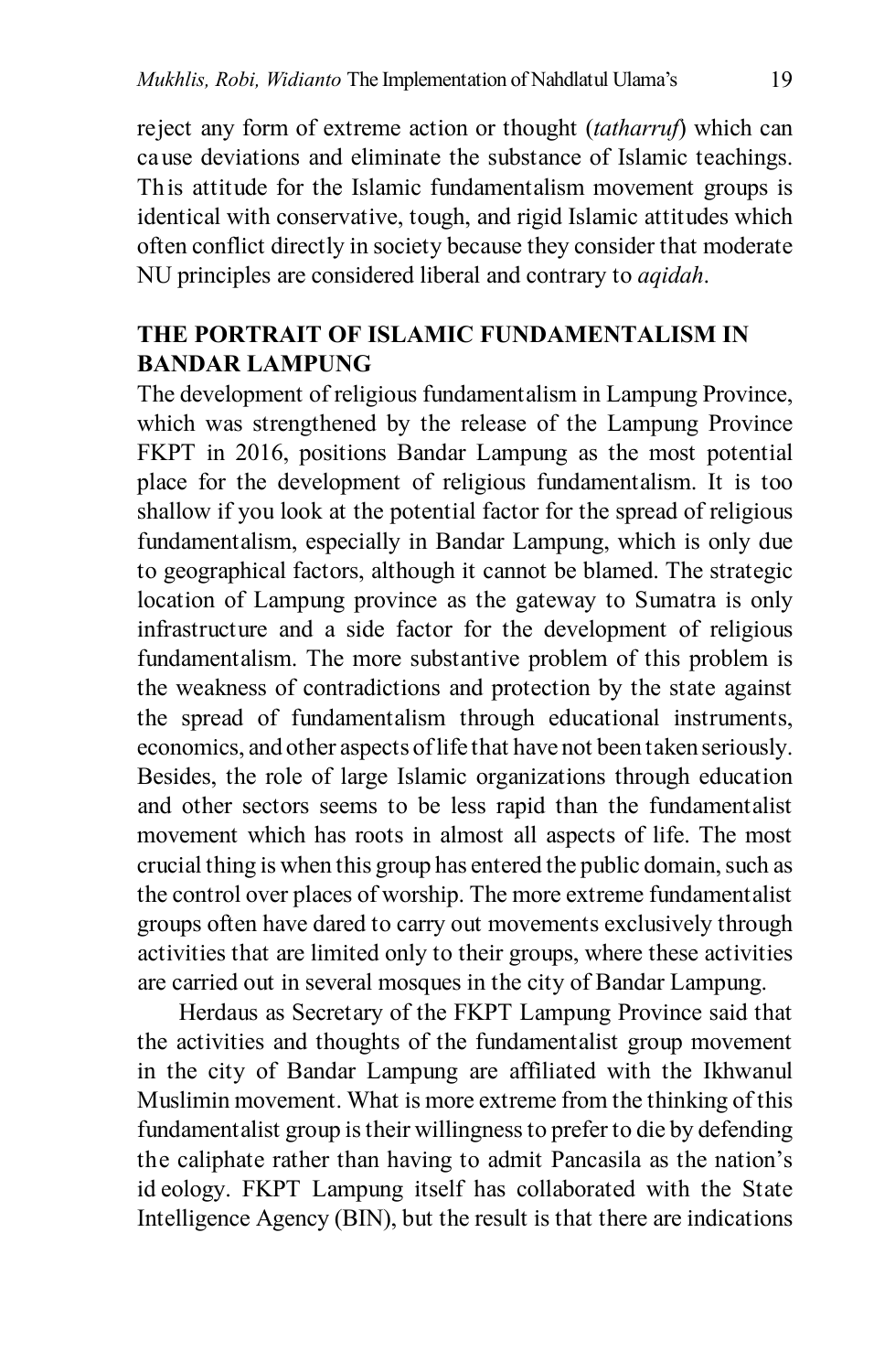that the religious fundamentalism movement has transformed into te achings in Islamic boarding schools in Bandar Lampung. The FK PT of Lampung Province in 2016 also mentioned that groups and figures from the religious fundamentalism movement in Bandar Lampung actively narrate raising support for the establishment of the state of *Daulah Khilafah* which has a legal basis for Islamic law and the ambition of changing the Unitary State of the Republic of Indonesia (NKRI) to the Islamic State of Indonesia (NII). It was then also recorded by the FKPT that Bandar Lampung is one of the places where movements affiliated with the Fajar Nusantara Movement (GAFATAR) have grown.

The strong desire for governance based on the Qur'an and Hadith is the ideal that the religious fundamentalism movement group hopes for in Bandar Lampung. This is not much different from the motives of the three roots of Islamic fundamentalism, which share the goal of purifying rigid religion. Even some Islamic boarding schools in Bandar Lampun g which are affiliated with the fundamentalism movement tend to lead to puritan movements and even militancy. The motive is, through Islamic studies activities that are usually held regularly as well as education in Islamic boarding schools, to have a mission to regenerate a militant generation that runs Islamic law. This group not only rejects the democratic system which is considered the culture of a western country that is irrelevant to Islamic teachings, but furthermore they also reject the notion of pluralism which they think is lech er ous b e cause they consider the existence of a true religion besides Islam.

Referring to th e fin d ings in the research conducted by the author, in pr in ciple , the Islamic fundamentalist movement group wants the presence and enforcement of Islamic law which tries to be realized through the method of da'wah and the education system. There is an assumption that the state has not been able to provide a solution to the social problems of the ummah with the large number of social inequalities felt by Muslims. So from these arguments, it raised a big agenda from religious fundamentalist figures, including in Bandar Lampung, through the narrative of upholding Islamic law both structurally and culturally. One of the agendas is to produce militant cadres. Indeed, it seems as if it cannot be separated from political content, but it cannot be denied that it has also occurred in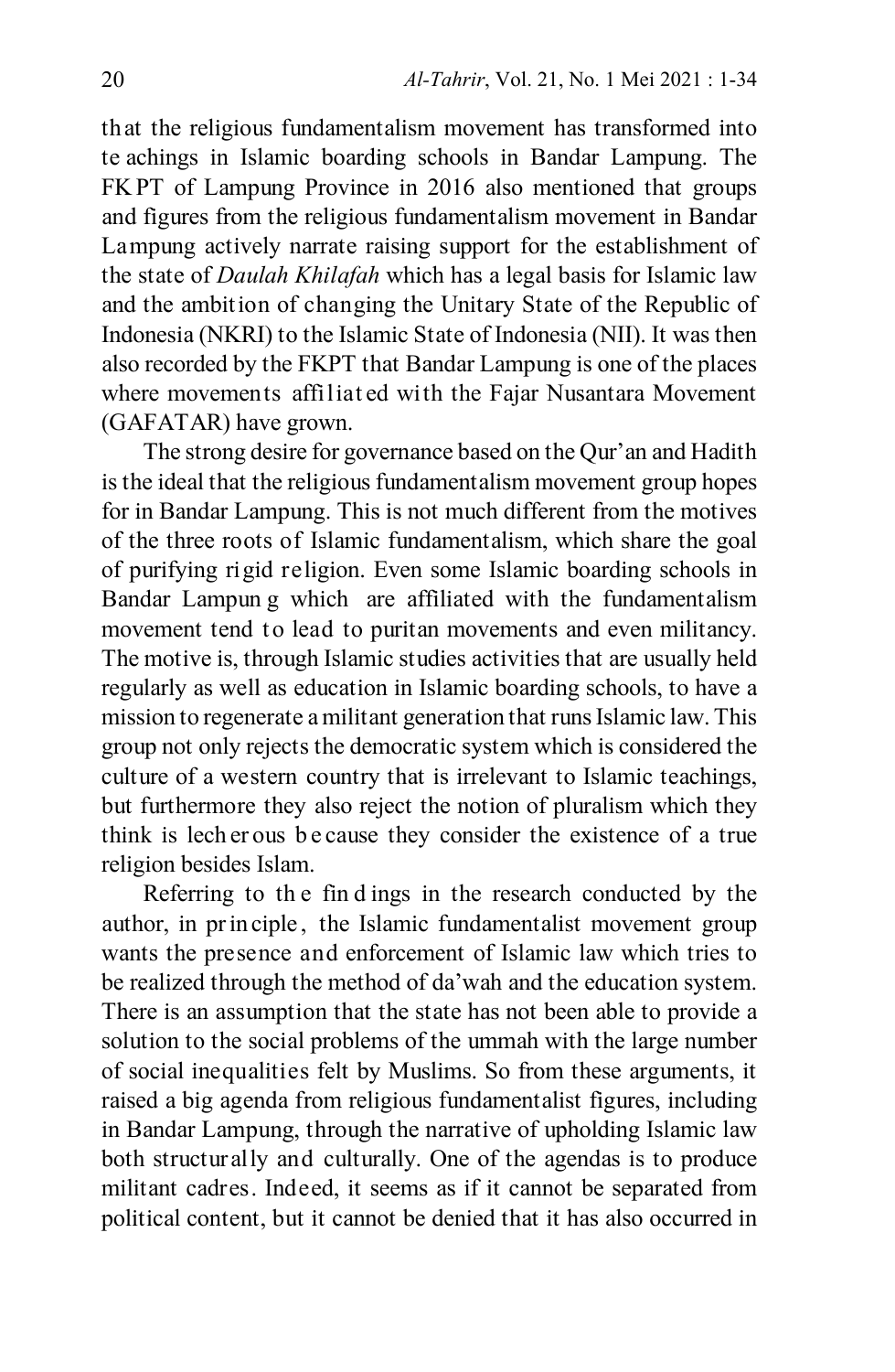the course of the fundamentalism movement from the classical era to the contemporary era today.

# **BASIC PHILOSOPHY ACTUALIZATION: NU Bandar Lampung Movement in Facing Islamic Fundamentalism**

In the view of the NU Bandar Lampung Branch Management itself, the Islamic fundamentalism movement cannot be separated from the political content that set up its movement on behalf of Islam. It means that these stage practical differences in principles have been started between NU Bandar Lampung and the Islamic fundamentalism movement group in Bandar Lampung. For NU, the concept of Islam is a religion that gives love to all people *(Rahmat li al-Alamin)* or a religion that brings peace to all humans. Therefore, for NU Bandar Lampung, it is not justified if Islam is defined as violence in the implementation of its teachings, as well as in the practice of the social life of the nation and state. For NU Bandar Lampung, Islam itself is a religion that respects the principles of tolerance and respect for fellow citizens of different religions. So the view of the elite of NU Bandar Lampung considers that the emergence of Islamic fundamentalist in Bandar Lampung needs to be criticized in the context of ideology that they understand which are considered to impose unilateral truth through violence when dealing with people who have different views, people with ideologies that are not in line with Islam, or even Muslims themselves who do not agree with the group. Not only that, but the NU Bandar Lampung has also criticized the rigid literalist attitude of being rigid with superficial interpretations of the Quran in carrying out religious teachings so that the Islamic religious fundamentalism group rejects other different interpretations.

The c haracteristic of scriptural literalism (text) is the understanding of fundamentalists in rejecting the interpretation of the holy book of the Quran from moderate Muslims such as NU that usually translates the Quran not only based on textual interpretations of th e Quran and Hadiths but also uses several methods such as *ijma* and *qiyas* by considering the situation and social changes (cont ext). Meanwhile, the fundamentalist group rejects all kinds of ne w interpretations of Islamic texts, which are considered by fundamentalists as teachings that have deviated from pure Islam. At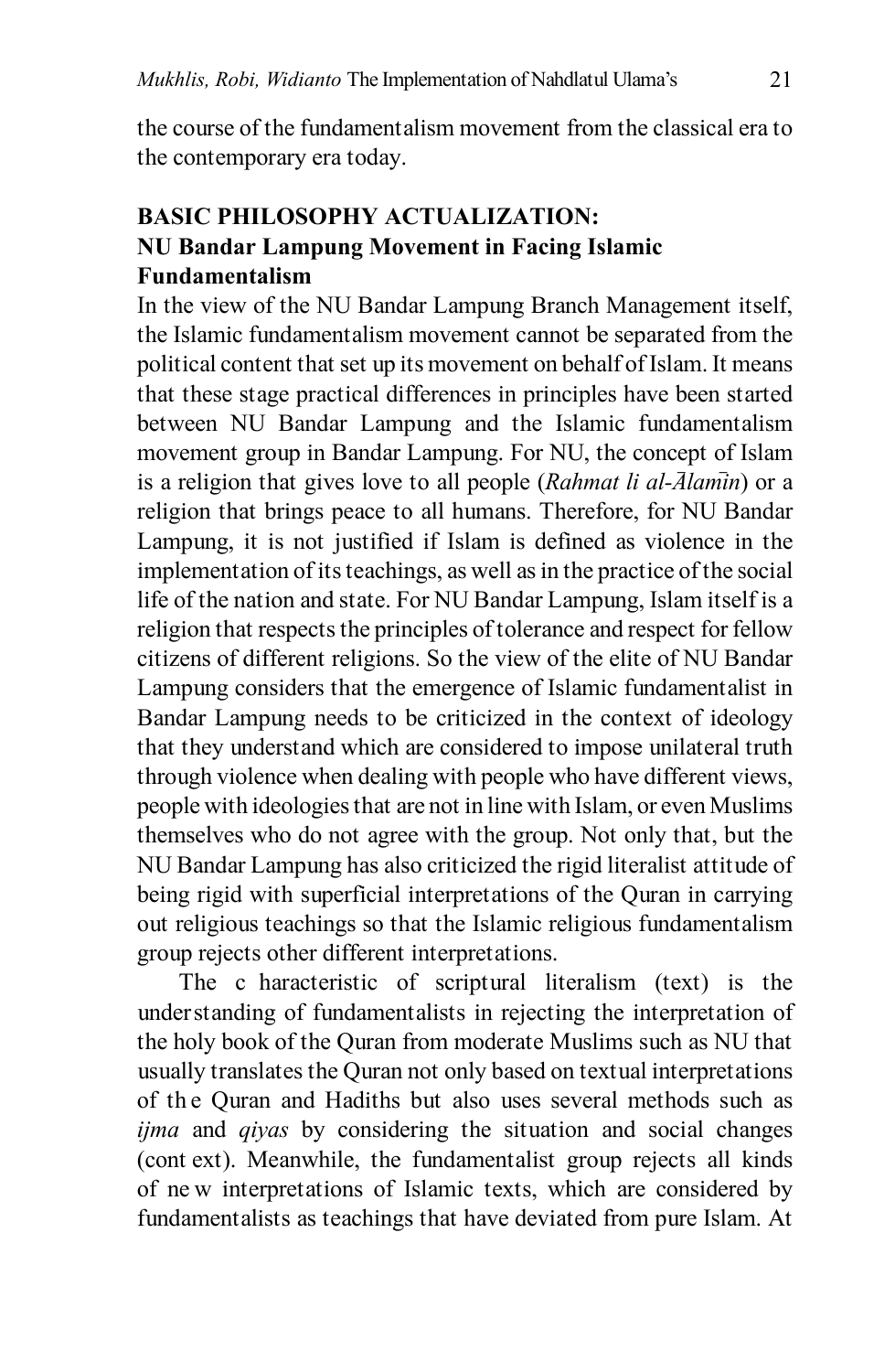a critical stage, Islamic religious fundamentalism in the view of the elite of NU Bandar Lampung is to respond firmly in the form of contra (diction and narrative) by rejecting conservative ideas on behalf of Islam but using a rigid literalist approach and based on doctrines that justify themselves or their groups. The views of the Islamic religious fundamentalism group for NU Bandar Lampung do not represent the characteristics of the Islamic religion at all or can damage its image.

The u se of the term "Vis a Vi*s*" between NU and Islamic funda mentalism groups is something that is not excessive if it exami nes in the context of a perspective. Besides, the use of the word 'Vis a Vis' between NU and the fundamentalism group is not the author's intention to confront the two in an increasingly sharp contradiction. The Vis a Vis of the largest Islamic organization in Indonesia (NU) and the fundamentalist group, in reality, it cannot be disavowed. The term "Vis a Vis" in the context of NU has been used in Feillard's writing which writes how the relationship between NU and the state is in a long and parallel historical series between the two. However, in the practice, NU's Vis a Vis is not only with the state but also with fellow community organizations. This phenomenon is an interesting discourse.36

 The Vis a Vis between NU Bandar Lampung and the Islamic religious fundamentalism group can certainly be read when the ideals of the Islamic fundamentalist group disagree with the ideology of the Indonesian nation. This group aims to uphold Islamic law in a country with this plural condition. The more extreme willing is the desire to replace Pancasila. It certainly doesn't go hand in hand with the movement of Nahdlatul Ulama which has ideas that can be said to be parallel to the Islamic fundamentalism group where NU tries to maintain Pancasila as the basis of the state and the principle of pluralism at the forefront as the largest religious mass organization that has contributed to the independence of the Indonesian nation. NU's consistency in maintaining the Pancasila ideology is then appli ed by NU through the principles of national sovereignty and the integrity of the Republic of Indonesia. The meaning of national sover eignty for Muslims is protecting the nation from various threats and potential for national disintegration. One of its forms is

<sup>36</sup> Lebih lanjut baca Andree Feillard, *NU Vis a Vis Negara; Pencarian Isi, Bentuk Dan Makna* (Yogyakarta: LKiS, 2009).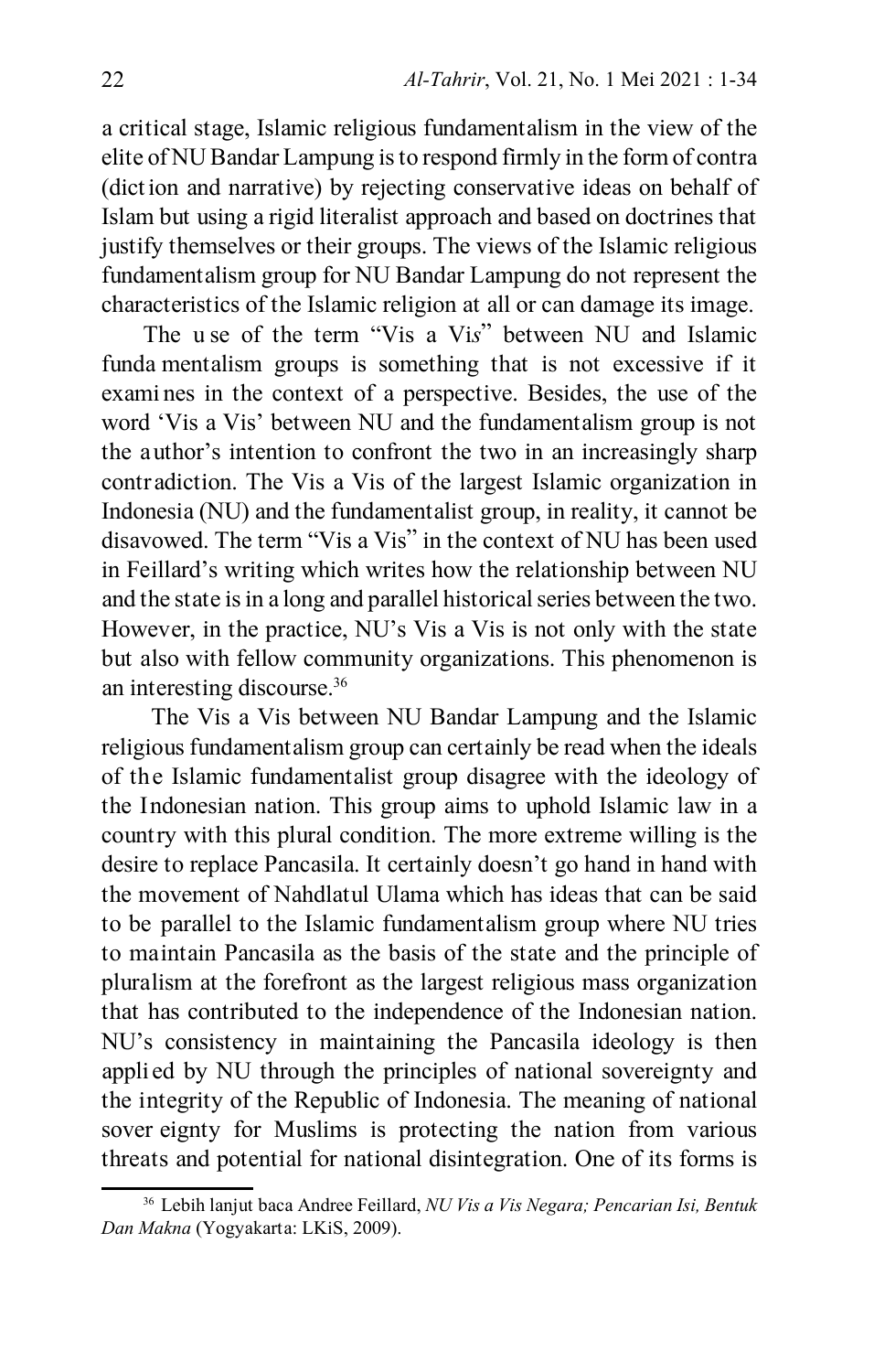the emergence of the caliphate movement, which seeks to replace Pancasila, the formation of an Islamic state, and other motives for disin tegration. Meanwhile, NU has proven to be able to maintain national harmony at the level of civil society or the state, through friendly and moderate preaching of Islam.

Seein g the challenge of NU in its movement contradicting puritanism and rigid fundamentalism, it is a tough task for NU to fight against the puritan Islamic movement that has flourished in In donesia. These movements are affiliated with international organizations such as Hizb al-Tahrir Indonesia (HTI), Salafi (Wahabi), Shia, Ikhwanul Muslimin (IM), Jemaah Islamiyah, ISIS, to local mass organizations that often have direct contact with NU that is the Islamic Defenders Front (FPI) which is currently disbanded. These fundamentalist Islamic movements have almost the same long-term agenda; rebuilding the government-based Khilafah Islamiyah system, upholding Islamic law, aspiring to build a social order and a political system based on the foundation of Islamic faith, and rejecting the democratic system.

In Vis a Vis, the movement of NU in Bandar Lampung targets Islamic fundamentalism groups, especially those that act on behalf of Islam but have a political agenda by promoting enforcement of Islamic Sharia. The Secretary of PCNU of Bandar Lampung City said that what became the target group for NU Bandar Lampung was not based on the organization or the teachings it carried, but rather on the ideology of the movement which aimed to change the Republic of Indonesia and Pancasila. Besides, the mapping carried out by PCNU Bandar Lampung city showed that the fundamentalist movement that becomes the target of resistance (vis a vis) by PCNU Bandar Lampung City is an exclusive movement group in several mosques in the city of Bandar Lampung and a fundamentalist movement group that has actualized its movement in the form of social and economic activities affiliated with certain fundamentalist organizations. These two groups are what NU of Bandar Lampung is facing with contradicting in various forms. In the first group, it was carried out by building NU values in schools and Islamic boarding schools. Meanwhile, the contradiction in the economic aspects, NU Bandar Lampung with a large number of members chose not to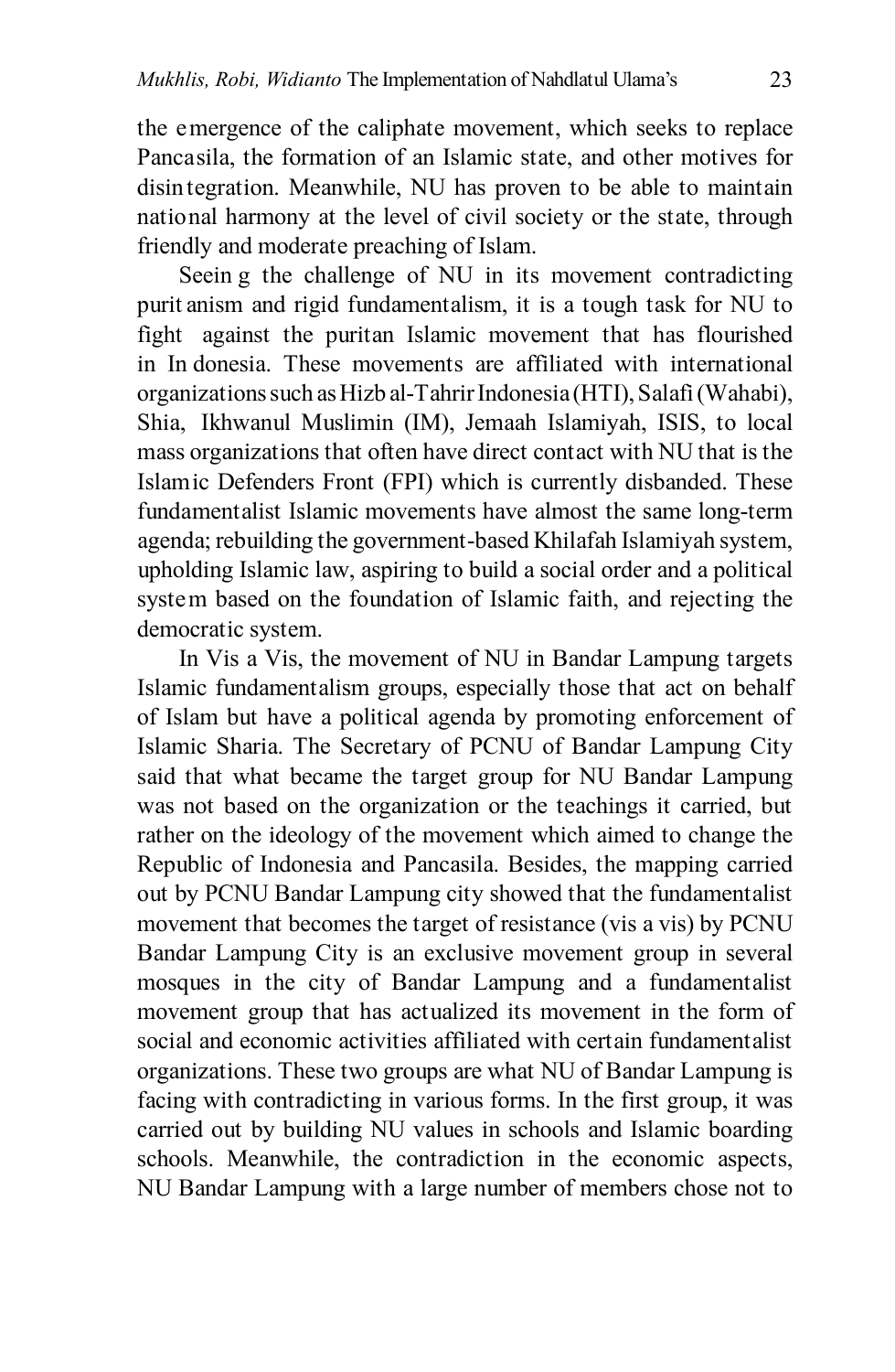use economic services or products sold by groups indicated in the religious fundamentalism movement.

Known well a s the b i ggest social organization of religious commu nities in Indo n esia, NU has a big moral responsibility in realizing a peaceful life amid the plurality of the nation through the practice of the ideological values of Pancasila. One form of the great contribution of the NU movement as a pioneer of the practice of Pancasila as the principle of a pluralistic national and state life in the realm of religion and nationality is the formulation of the concept of behaving and acting within the framework of *tawassuth* and *i'tidal* (moderate), *tasamuh* (tolerance), and *tawazun* (balance). These values are c onsider ed capa b le of counteracting Islamic fundamentalism which undermines Pancasila.

Fealy's idea of the basic philosophy of NU refers to the NU *Khittah* from the 1984 Congress XXVII in Situbondo which contains the principles used by NU followers in making decisions, both social and political decisions based on wisdom, flexibility, and moderation. The political decision that is meant here is not a practical politics of interest only, but rather a national politics in which politics takes into account the benefit of the people in the long run. It was NU's social attitudes that had been formulated in the basic NU philosophy that Fealy then used in analyzing NU politics based on the long history betwe en NU a nd the s tate. In this research study, the moderate princ iple of NU acc o rding to Fealy is used by the author as an indicator in analyzing the actualization of the basic principles through a moderate attitude; (*tawassuth, i'tidal*), tolerance (*tasamuh*), and balanced (*tawazun*), especially in contradiction to Islamic religious fundamentalism whether actualized internally or externally. <sup>37</sup>

The first is to measure the basic philosophy of *tawassuth* and *i'tidal* in vis a vis between NU and the Islamic fundamentalism group in Bandar Lampung. The moderate principle in this context is in terp ret ed as an attitude in the middle. The attitude in the middle means that NU has a strong stance, not joining the extreme groups, either right or left. The moderate concept promoted by NU is a form of accommodating all interests of groups, ethnicities, and religions within the frame of pluralism in Indonesia. In the internal structure of the Nahdlatul Ulama, the actualization of the philosophy

<sup>37</sup> Fealy, *Ijtihad Politik Ulama: Sejarah NU 1952-1967*.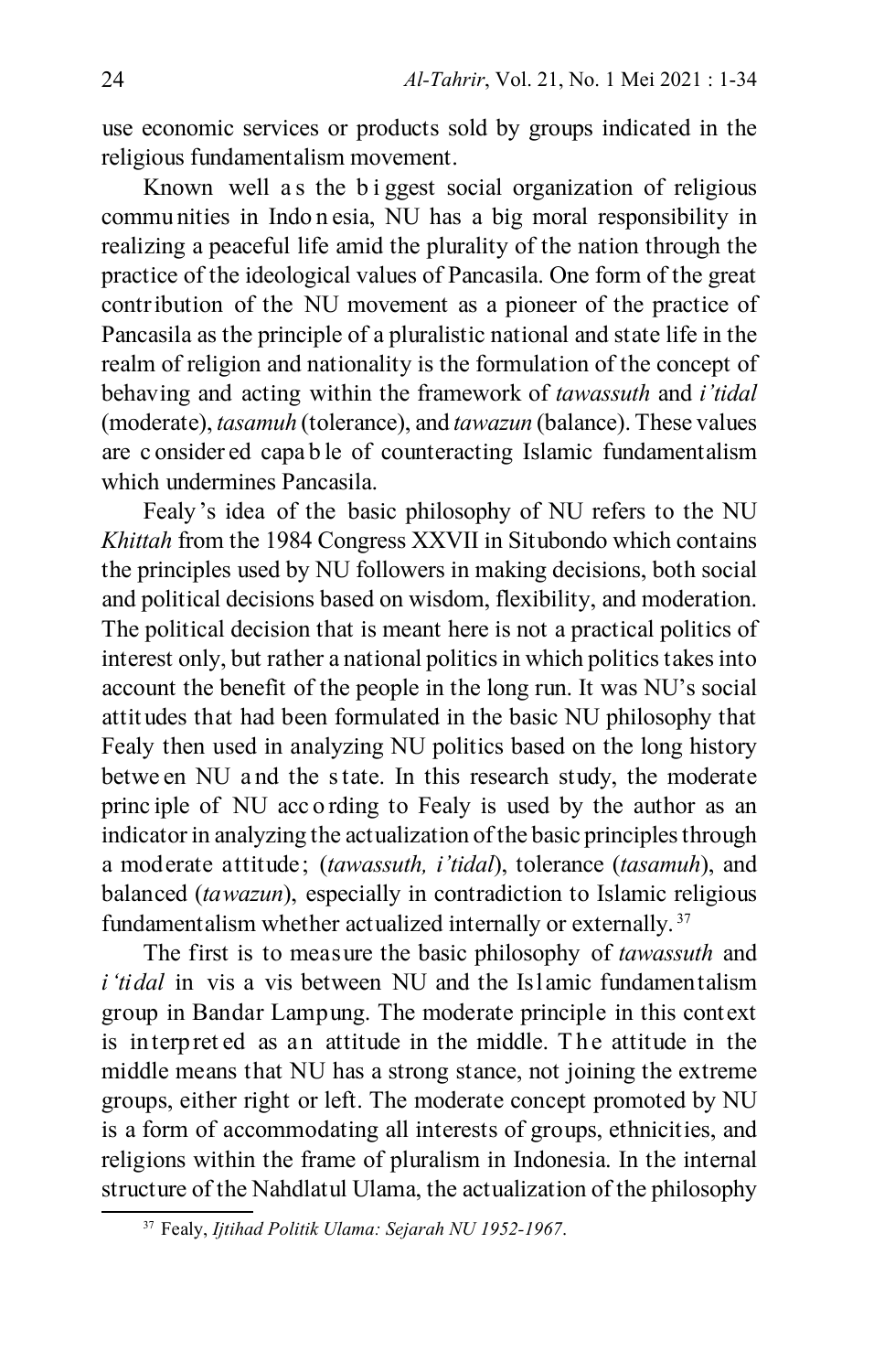of *ta wassuth* , and *i'tidal* applied through the activities of study forums which is a part of NU structural organization study forum. NU Bandar Lampung also concentrates on empowering the people, espec ially in streng thening *tawassuth* and *i'tidal* for the younger generation through da'wah instruments called *Jami'at al-Harakat al-Ulama fi Himayah* which means the ulama organization which aims to safeguard and care for the understanding of *Ahl al-Sunah wa al-Jamaah al-Nahdliyyah* including a briefing for NU students who are members of the Nahdlatul Ulama Student Association (IPNU) and t he Wome n's Stu dent Ass ociation (IPPNU) i n educational institutions that are adjusted to the millennial generation movement approach. NU at the branch level is often in direct contact with the social life of the community at the grassroots level of *Nahdliyyin* resid ents an d often come s i nto direct contact with group s with extremist views. This condition was then understood by the elites of NU Bandar Lampung to be massive in carrying out anti-religious fundamentalism discourses and strengthening the faith of *Ahl al-Sunah wa al-Jama'ah*.

NU's moderate attitude is an effort to realize NU's goals as state d in Ar ticle 9 of 2015 of NU Memorandum of Association/ Articles of Association as an effort to implement the Islamic concept of *Ahl al-Sunah wa al-Jamaah* for the benefit of the people. The meaning of the four basic NU philosophical values is *mufradat* or the terminological meaning which is interpreted in Arabic as *tawassuth* and *i'tidal*, *tasamuh*, *tawazun*, and *amar ma'ruf nahi munkar* where these values are summarized in the NU creed values. However, the four values can be understood in the plural form, namely moderate attitude. Moderate is an attitude where NU is in the middle and does not side with any group.

Herda us, the secret a ry of the FKPT of Lampung Province, explained that Lampung Province is the fourth region in Indonesia with the highest potential for exposure to religious fundamentalism. One of the efforts to overcome this problem is through a religious moderation program. Herdaus said that NU's role in contributing to building religious moderation was very much felt in helping local governments' efforts to contradict religious fundamentalism.

The limitations of the FKPT Lampung in touching the grassroots level of community elements can be complemented by the role of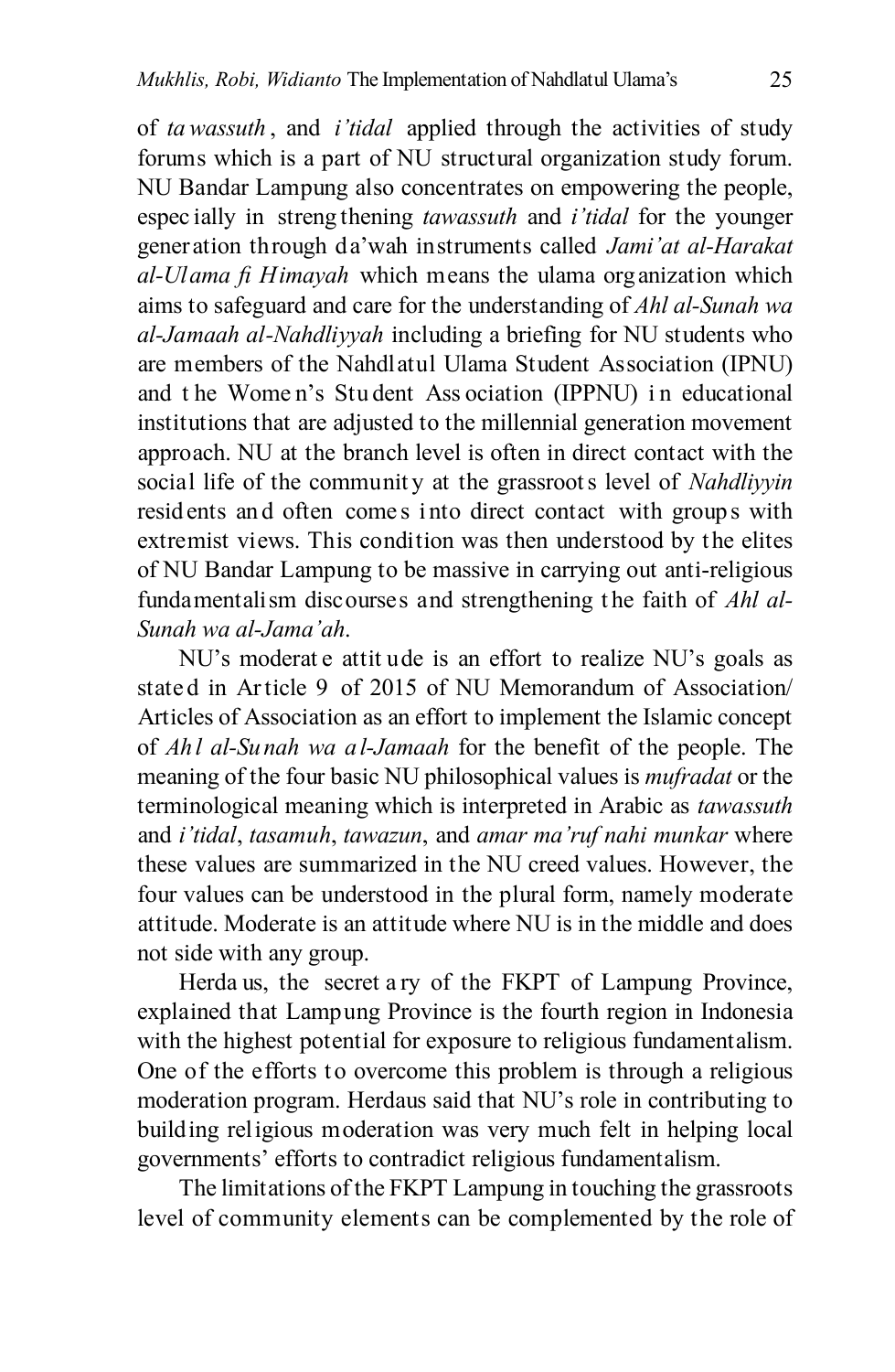NU Bandar Lampung with the resources owned by NU through the NU Islamic boarding school. It is a concrete form of counterfundamentalism by NU in protecting the Republic of Indonesia.

Meanwhile, based on the recognition of residents, it explains that the activities carried out by religious fundamentalist groups in Bandar Lampung in their daily lives do not show any differences with society in general. For example, the way of their worship is generally the same as the *amaliyah* practiced by NU, such as reciting *surat yasin*, *tahlil*, and *qunut*. The only significant difference is in the way they get dress differently. However, according to the confession of residents after the incident of the arrest of the terrorist suspect who had an allegiance with Jamaah Ansharut Daulah (JAD) on Friday 10 October 2019, in Tanjung Senang Village, Babinkamtibmas (police officers) massively appeal to the public to socialize the prevention of religious radicalism and terrorism. Residents also admitted that the suspects in terrorism cases that occurred in their neighborhood were migrants with the initial aim of working and not indigenous people who had lived for a long time.

The second is to measure the implementation of the basic philosophy of *tasamuh* in the vis-a-vis between NU and the Islamic fundamentalism movement group in Bandar Lampung. The attitude of *tasamuh* in NU's view can be manifested in the form of mutual respect for pluralism and national pluralism. In the context of the appl ication of values of *tasamuh* , NU Bandar Lampung can be present among the people not only within the scope of Islam but also across religions. Besides, interfaith activities which are translated as da'wah are not only about religious propositions, but rather a *tasamuh* attitude which explains that NU is an organization that focuses on *"fi khidmah al-ummah"* which means "the organization that serves people". In the field of education, for example, the inculcation of *tasamuh* attitudes is conducted through a formal system, namely Madrasah Tsanawiyah (MTS) of NU and Madrasah Aliyah (MA) of NU which belongs to Mustasyar of PCNU Bandar Lampung City, KH. Hafiduddin Hanief. Then, in the aspect of interfaith relations, NU Bandar Lampung actively participates in peace declarations, for example, the anti-racial declaration of interfaith youths initiated by NU Bandar Lampung represented by the Ansor Youth Movement.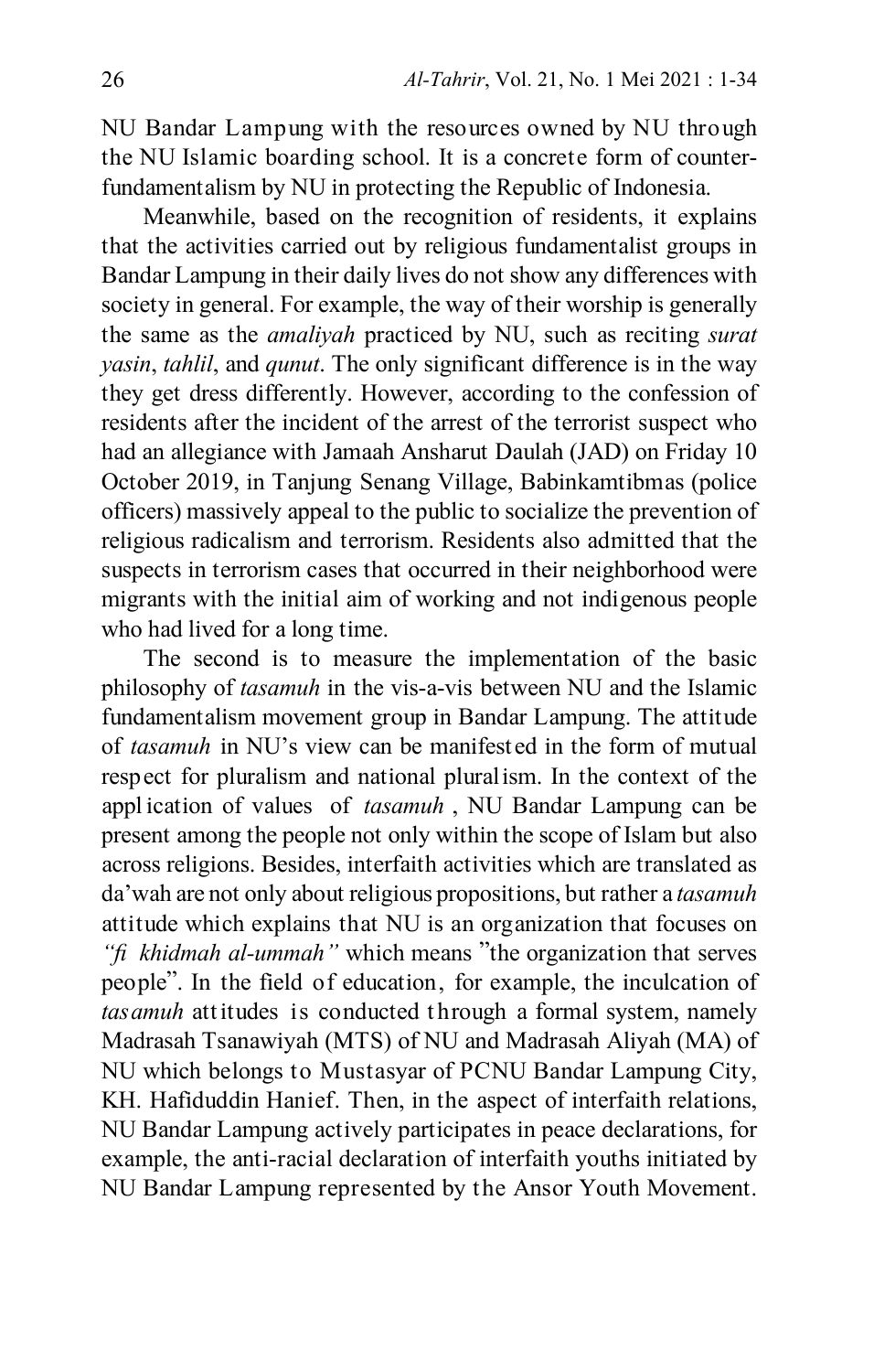It indicates that NU is a movement concerned with pluralism and respecting pluralism.

Values of *tasamuh* applied by NU are in line with the steps taken by the FKPT of Lampung Province which stated that the roots of the emergence of religious fundamentalism movements and notions come from intolerance. Thus, strengthening mass organizations and communities such as NU through interfaith tolerance activities is a preventive step for FKPT Lampung and NU Bandar Lampung as an effort to counter (vis a vis) against religious fundamentalism. The actualization of *tasamuh* attitude or the tolerance of the followers of NU Bandar Lampung is based on several things, namely *fi khidmah al-ummah* (serving the people), *ukhuwah Islamiyah* (a relationship based on the affection of religious similarities), *ukhuwah bashariyah* (a relation ship ba s ed on a n att itude of humanism), *ukhuwah wathaniyah* (a relationship built based on nationality and love for the country), as well as the concept of Islam as *Rahmat li al-Alamin* . The implementation of the activities carried out by NU Bandar Lampung is in line with the preventive steps taken by the FKPT. However, this is not an indicator of success to counter religious fundamentalism groups because, in the reality, the phenomenon of religious fundamentalism grows rapidly in various ways.

The third is the basic philosophy of *tawazun* in Vis a Vis between NU and Islamic Fundamentalism in Bandar Lampung. Etymologically, *tawazun* attitude is interpreted in a balanced way. The attitude of *tawazun*is the attitude of harmony between relationships of *khidmah* (service or dedication) in relationships among humans, and relationships with Allah Swt. In its actualization, NU Bandar Lampung has applied the attitude of *tawazun* through an attitude that is not exaggerated in everything, and also through activities that are religious in nature that have implications for the community as well as accepts modernization reforms that are relevant to the nation's culture. Furthermore, the results of field observations also found that attitudes of *tawazun* actualization of NU Bandar Lampung are supported by the accessibility ability of the managers of the NU Bandar Lampung City in filling strategic positions in government agencies which indicate the ability to manage power in actualizing the basic philosophy of NU to counter religious fundamentalism.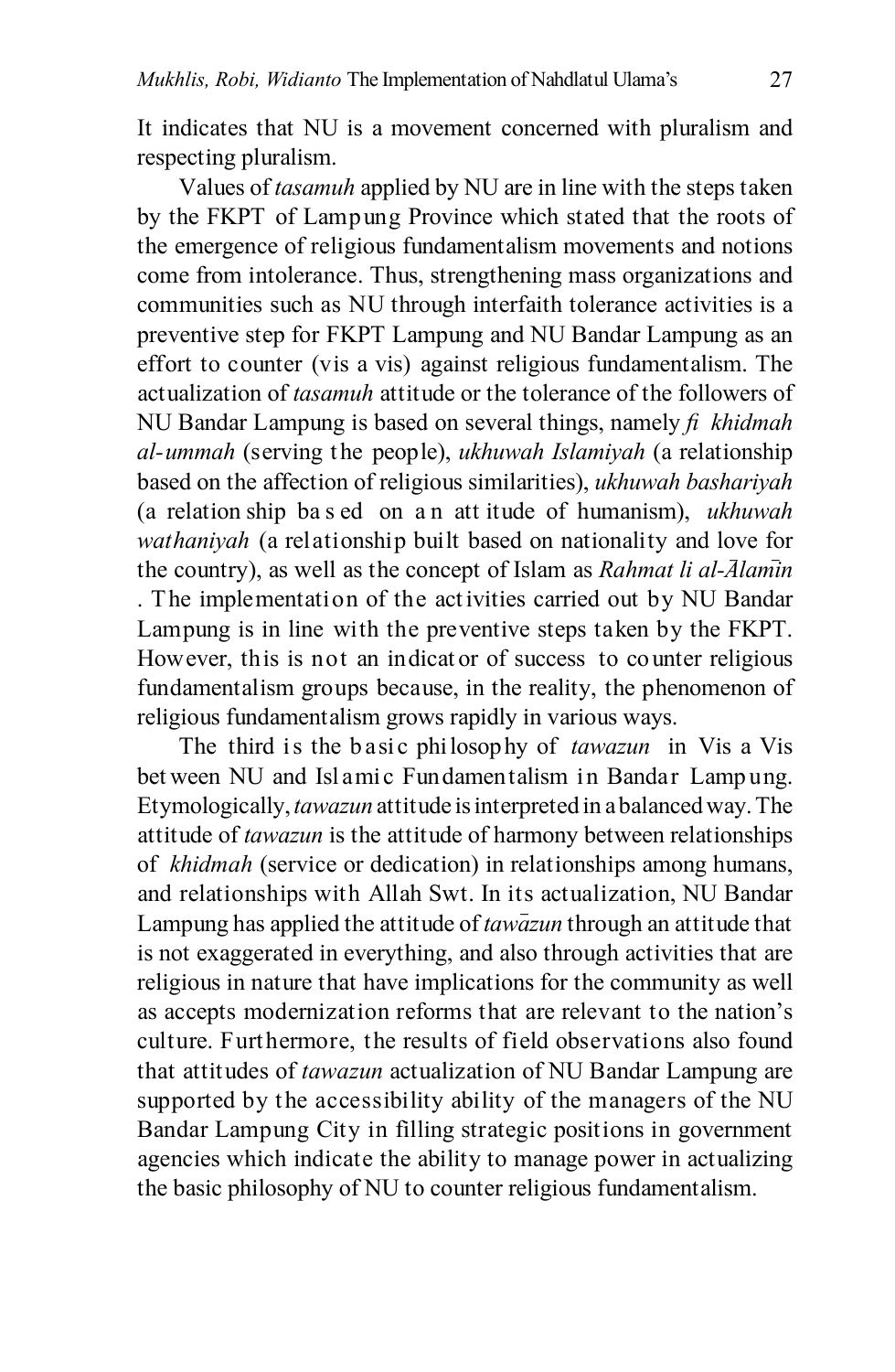Another thing that supports the actualization of *tawazun* also comes from social capital in the form of public trust in the capacity of the NU c lerics of B and ar Lampung City to provide Islamic preachings that unite and promote national tolerance. The inclusion of several structural NU administrators within the scope of the government bureaucracy helps NU Bandar Lampung to actualize the attitude of *tawazun* between the people and the state. This attitude then complicates the movement of the Islamic fundamentalism group in Bandar Lampung. The presence of NU cadres with capacities in many aspects of life including the government bureaucracy certainly nar rows the space for the group to move. However, religious fundamentalism groups also did not remain silent by starting to enter into other spheres such as the economy in the form of business and services.

## **READING NU'S CHALLENGES: The Understanding and The Movement of Fundamentalism in Bandar Lampung**

Challenges for the nation as well as challenges for NU today and in the future are the threat of religious fundamentalism issues to national disintegration in the form of a time bomb that without proper prevention it will one day lead to a polemic that has implications for national stability. Apart from that, theoretical problems, pluralism, and religion (religious diversity and plurality) are also serious challenges. NU, whose birth was historically motivated by the desire of most scholars to uphold the religion from the Wahabi group in Hijaz, aims to maintain the understanding of *Ahl al-Sunah wa al-Jama'ah al-Nahdliyyah*. Over time, NU was again faced with big challenges to fill and maintain Indonesia's independence (nationalism).

In the context of vis a vis between NU and the religious fundamentalism movement in Bandar Lampung, the authors classify two forms of future challenges, namely challenges from inside NU itself (internal factor) and challenges from outside (external factor). First, internal challenges are closely related to the quality of resources that exist within both NU administrators and followers universally. If we reflect on scientific knowledge, of course, it is no longer a question that needs to be questioned. This goes from the background that society at the grassroots level is often in direct contact with Islamic fundamentalist groups.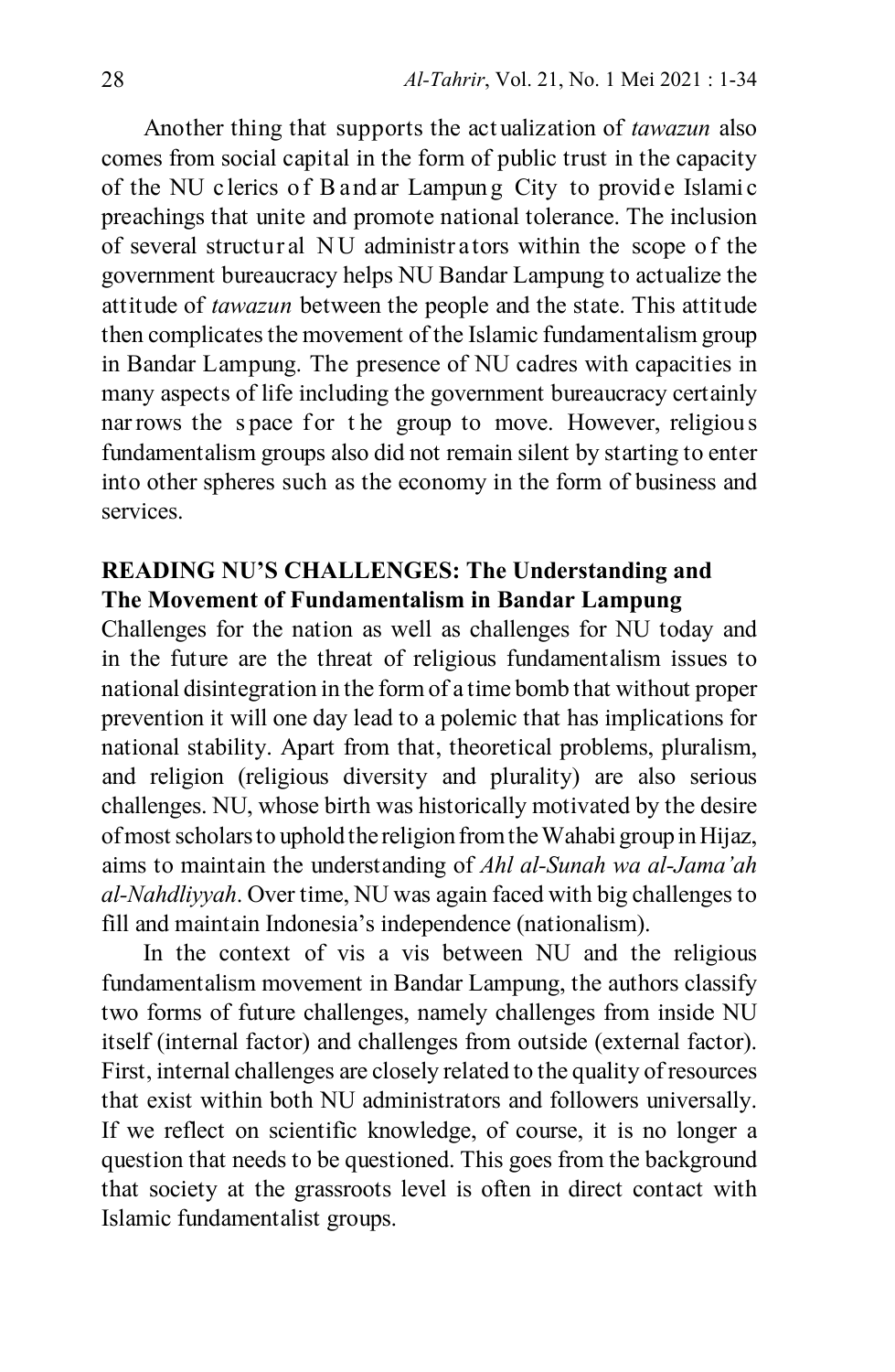Having good understanding will help society to protect them from fundamentalist groups. In contrast, the lack of knowledge at the grassroots level will make it easy for the fundamentalist groups to attack them. Thus, it is hard for them in the grassroots level to fight and debate in the term of religious dialectics with the literalist fundamentalism groups in interpreting Quran and Hadis rigidly. This is one of the reasons why the followers in the grassroots level are still easy to get carried away. For example, there are many Islamic boarding schools with the concept of *Ahl al-Sunah wa al-Jama'ah al-Nahdliyyah* in Bandar Lampung City, but they don't teach the thought (*fikrah*) of NU perfectly. The result is that many students do not have a good understanding about NU and do not follow what has been agreed by the previous NU Ulama. One of the cases that can be an example is that there are many students and the followers of NU participated in the reunion of 212 action even though NU structurally did not recommend to participate in that event. This then became the concern of PCNU Bandar Lampung to increase religious literacy among the grassroots of the NU community by strengthening aspects of education in Islamic boarding schools and religious understanding in the general public through regular recitation activities carried out by Kyai of NU in Bandar Lampung.

The internal challenges did not stop there. There is the differentiation of *amaliyah* or how to worship with *Harakah* and NU *fikrah* at the grassroots level of society. There are still residents who carry out activities and worship with *amaliyah* and methods that are identical to NU such as doing *yasinan*, *tahlilan*, and *qunut* but do not position themselves as part of NU citizens. The *amaliyah* (religious practice) of NU that lives in the community is not purely balanced with the way of thinking and movement promoted by the structural administrators of NU, in this case, the PCNU Bandar Lampung City. This is a serious challenge for the structural management of NU Bandar Lampung to restore the NU identity that is almost faded in the society. It is a big task for NU to restore its identity and proudly proclaim "I'm NU".

Second, external challenges come from environmental conditions and global conditions which are constantly changing. Since its formation, NU, with the predicate of traditionalist Islam, has inevitably transformed itself to keep up with the progress of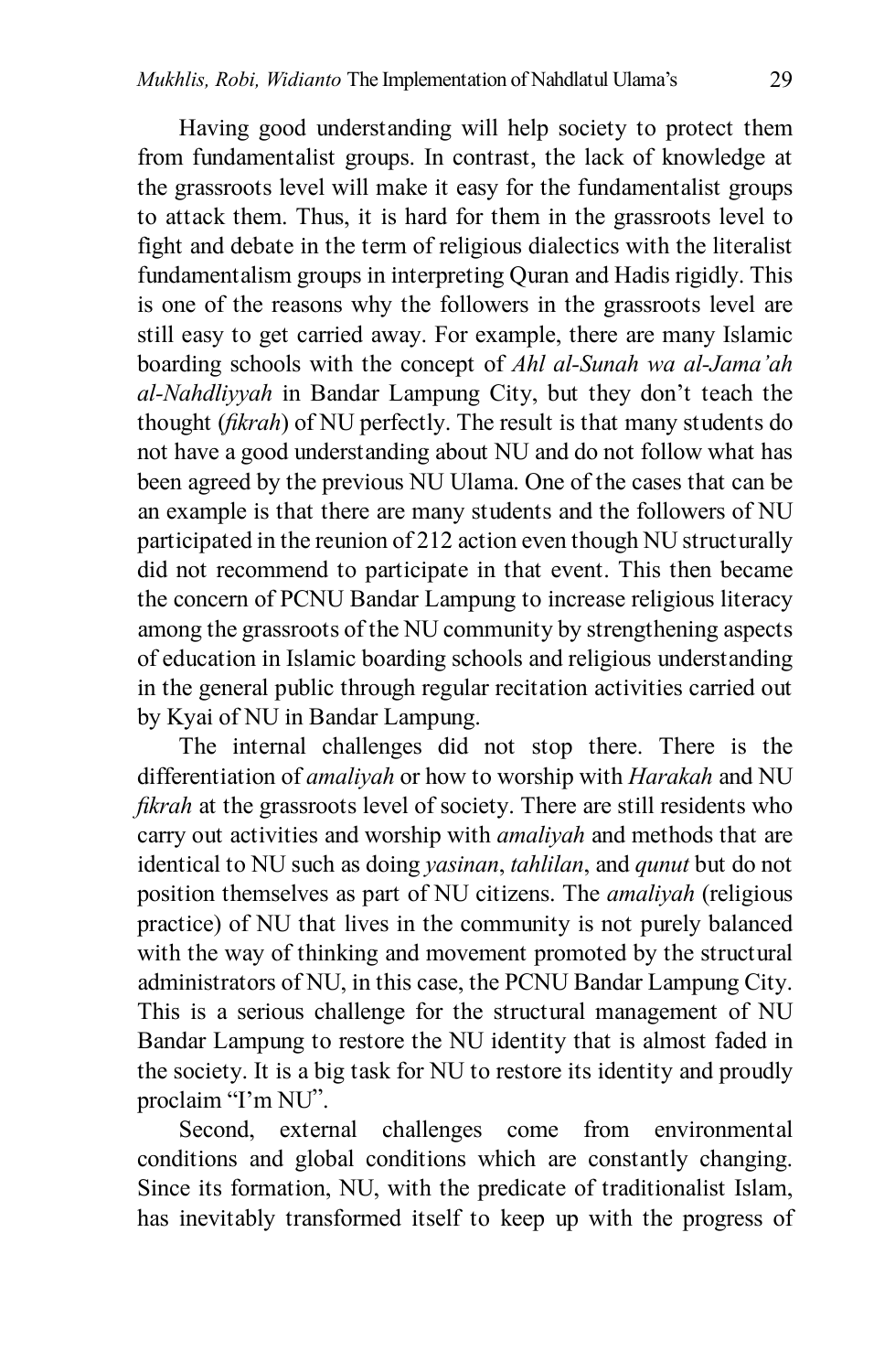the times. Mastery of technology and information has become imperative in adaptation efforts. However, the most important thing is not to eliminate NU's distinctive features and identity from its basic philosophy, but to keep in mind that religious fundamentalist groups are also massive using information technology instruments in their da'wah narratives. Besides, the control of mosques by Islamic fundamentalist groups needs a serious response from the NU Bandar Lampung structure to prevent the massive movement of religious fundamentalism in Bandar Lampung.

### **CONCLUSION**

This study, with its shortcomings, including limited representation and the scope of the study locus, concludes that vis a vis of Nahdlatul Ulama, Bandar Lampung City, through its basic philosophy to contradict the Islamic fundamentalism movement in Bandar Lampung has answered research questions. The results of the discussion show that the contradiction of NU Bandar Lampung against Islamic fundamentalism groups adhering to basic philosophies such as *tawassuth* and *i'tidal* (tolerance), *tasamuh* attitudes, and *tawazun* attitudes, as well as through community activities that strengthen moderate attitudes based on *Ahl al-Sunah wa al-Jamaah al-Nahdliyyah* based on the attitude of serving the people (*fi khidmat alummah*). Meanwhile, the future challenges that must be faced for NU Bandar Lampung include internal challenges (improving the quality of resources and the identity of NU at the grassroots level) as well as external challenges (the environment and global change) that need to be addressed wisely.

## **REFERENCES**

- Al-Qarafi, Imam Abul Abbas Ahmad bin Idris Ash-Shonhaji. *Al-Furuq/Anwarul Buruq fi Anwa'il Furuq*. Beirut - Lebanon: Darul Kutub Al-Ilmiyah, 1998.
- Arato, Andrew, and Jean L. Cohen. *Routledge Handbook of Global Populism. Edited by Carlos de La Torre. Routledge Handbook of Global Populism*. London & New York: Routledge, 2018.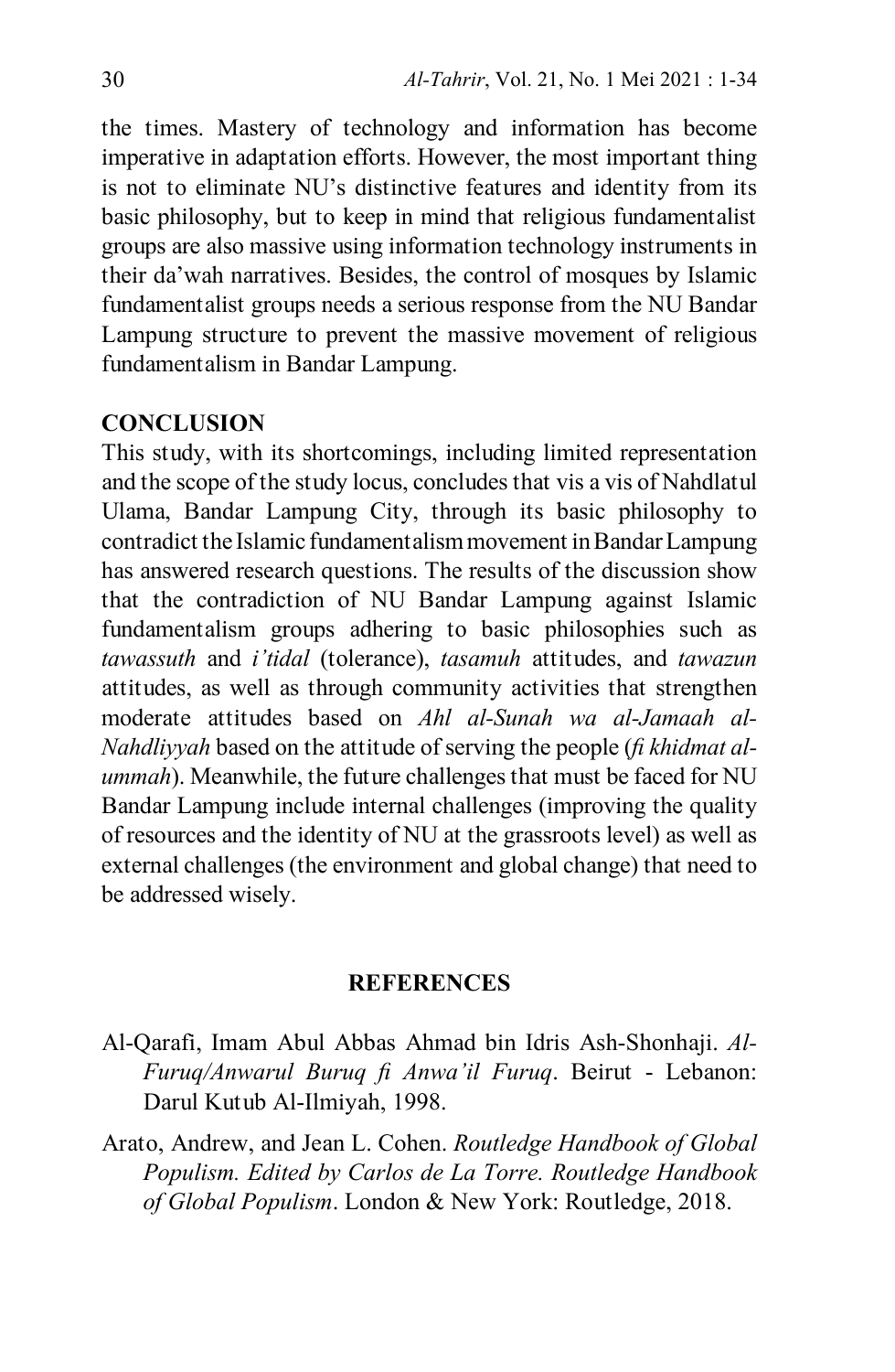- Ariwidodo, Eko. "Shifting Paradigm of Modern Islam Fundamentalism as Islamized Space Autonomy in Indonesia." *KARSA: Journal of Social and Islamic Culture* 25, no. 1 (June 1, 2017): 249. Accessed May 1, 2019. http://ejournal. stainpamekasan.ac.id/index.php/karsa/article/view/1357.
- Asroni, Ahmad. "Radikalisme Islam di Indonesia: Tawaran Solusi untuk Mengatasinya." *RELIGI: Jurnal Studi Agama-Agama* 2, no. 1 (2008).
- Asrori, Ahmad. "Radikalisme di Indonesia: Antara Historisitas dan Antropisitas." *KALAM* 9, no. 2 (February 23, 2017): 253. Accessed June 5, 2020. http://ejournal.radenintan.ac.id/index. php/KALAM/article/view/331.
- Al-Suyūtī, Imām Jalāluddīn Abdurrahmān. Al-Asybah wa al-*Nadz*ā*'ir F*ī *Qaw*ā*'idi wa Fur*ū*' Fiqh al-Sy*ā*fi'iyah*. Riya: Maktabah Nazzār Al-Baz, 1997.
- Al-'Aṭṭār, Ḥasan Muḥammad. Ḥā*syiyah al-'A*ṭṭā*r 'ala Syar*ḥ *al-Jal*ā*l al-Ma*ḥ*all*ī *'ala Jam'i Jawami.'* Digital Library, al-Maktabah al-Syāmilah al-Iṣdār al-Tsānī, n.d.
- Biyanto. "Fundamentalisme Dan Ideologi Islam Modern." *PARAMEDIA* 7, no. 2 (2006).
	- ———. "Fundamentalisme Dan Ideologi Islam Modern." *Jurnal PARAMEDIA* 7, no. 2 (April 2006).
- Burhani, Ahmad Najib. "Pluralism, Liberalism and Islamism: Religious Outlook of the Muhammadiyah Islamic Movement in Indonesia." Tesis, University of Manchester, 2007.
- Burhanuddin, Nunu. "Akar Dan Motif Fundamentalisme Islam:Reformulasi Tipologi Fundamentalisme Dan Prospeknya Di Indonesia." *Wawasan: Jurnal Ilmiah Agama Dan Sosial Budaya* 1, no. 2 (2016): 199–210. https://doi.org/10.15575/ jw.v1i2.831.
- Campbell, Kim Sydow. *Coherence, Continuity, and Cohesion: Theoretical Foundations for Document Design*, 2008. Accessed January 11, 2021. http://site.ebrary.com/id/10784426.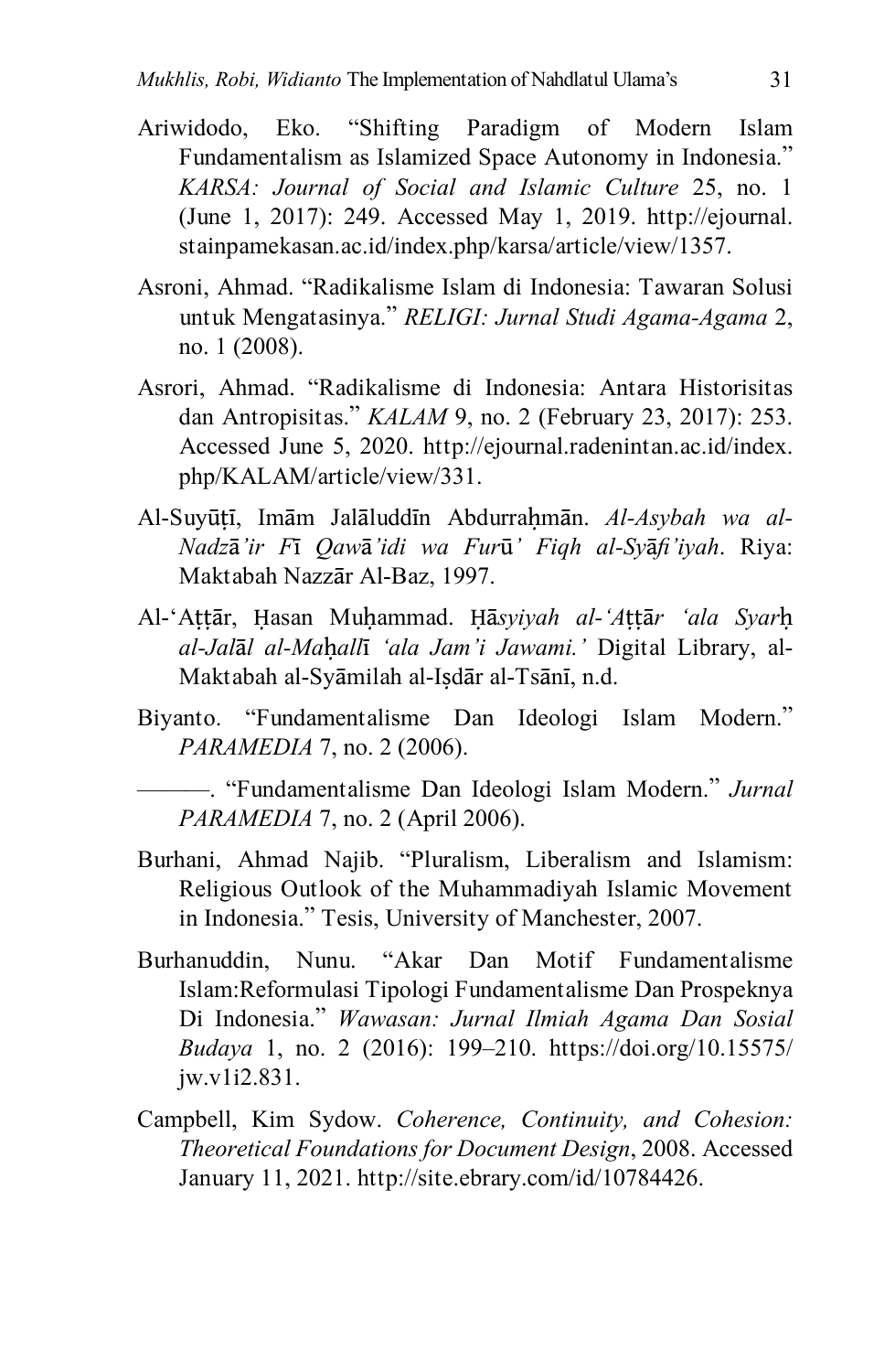- Cholid, Nur. *Pendidikan Ke-NU-an Konsepsi Ahlusunnah Waljamaah Anahdliyah*. 1st ed. Semarang: CV. Presisi Cipta Media, 2016.
- Choueiri, Youssef Michel. *Islamic Fundamentalism: The Story of Islamic Movements*. 3rd ed. London: Continuum, 2010.
- Collin, Finn. *Social Reality*. London: Routledge, 1997.
- al-Sa'di, Syaikh Abdurrahman bin Nasir. *Al-Qawa'id wa al-Usul*. Digital Library, al-Maktabah al-Syāmilah al-Iṣdār al-Tsānī, 2005.
- Esposito, John L. *Unholy War: Teror Atas Nama Islam*. Yogyakarta: Ikon, 2003.
- Fakhrurrazi. "Islam Radikal Antara Pemikiran Dan Gerakan: Analisis Kajian Dalam Perspektif Keberagamaan." Last modified 2008. Accessed August 12, 2018. www.//imsakjakarta. files.wordpress.com.
- Fealy, Greg. *Ijtihad Politik Ulama: Sejarah NU 1952-1967*. 1st ed. Yogyakarta: LKIS Printing Cemerlang, 2003.
- Feillard, Andree. *NU Vis a Vis Negara: Pencarian Isi, Bentuk Dan Makna*. Yogyakarta: LKiS, 2009.
- al-Hamawī, Ahmad bin Muhammad al-Hanafī. *Ghamzu 'Uyūn al-Ba*ṣā*ir F*ī *Syar*ḥ *al-Asybah Wa al-Nadz*ā*ir*. Digital Library, al-Maktabah al-Syāmilah al-Iṣdār al-Tsānī, n.d.
- Hasani, Ismail, and Et. All. *Radikalisme Islam Di Jabodetabek Dan Jawa Barat: Implikasinya Terhadap Jaminan Kebebasan Beragama/ Berkeyakinan*. Jakarta: SETARA INSTITUTE, 2011.
- Huda, Alamul. "Epistemologi Gerakan Liberalis, Fundamentalis Dan Moderat Islam Di Era Modern." *de Jure Jurnal Syariah dan Hukum* 2, no. 2 (2010): 178–194.
- Huda, Miftahul. "Islam Dan Civil Society (Dalam Konteks Ke-Indonesia-An)." *Jurnal Fikri* 1, no. 1 (June 2016).
- Islam, Tazul, and Amina Khatun. "Islamic Moderation" in Perspectives: A Comparison Between Oriental And Occidental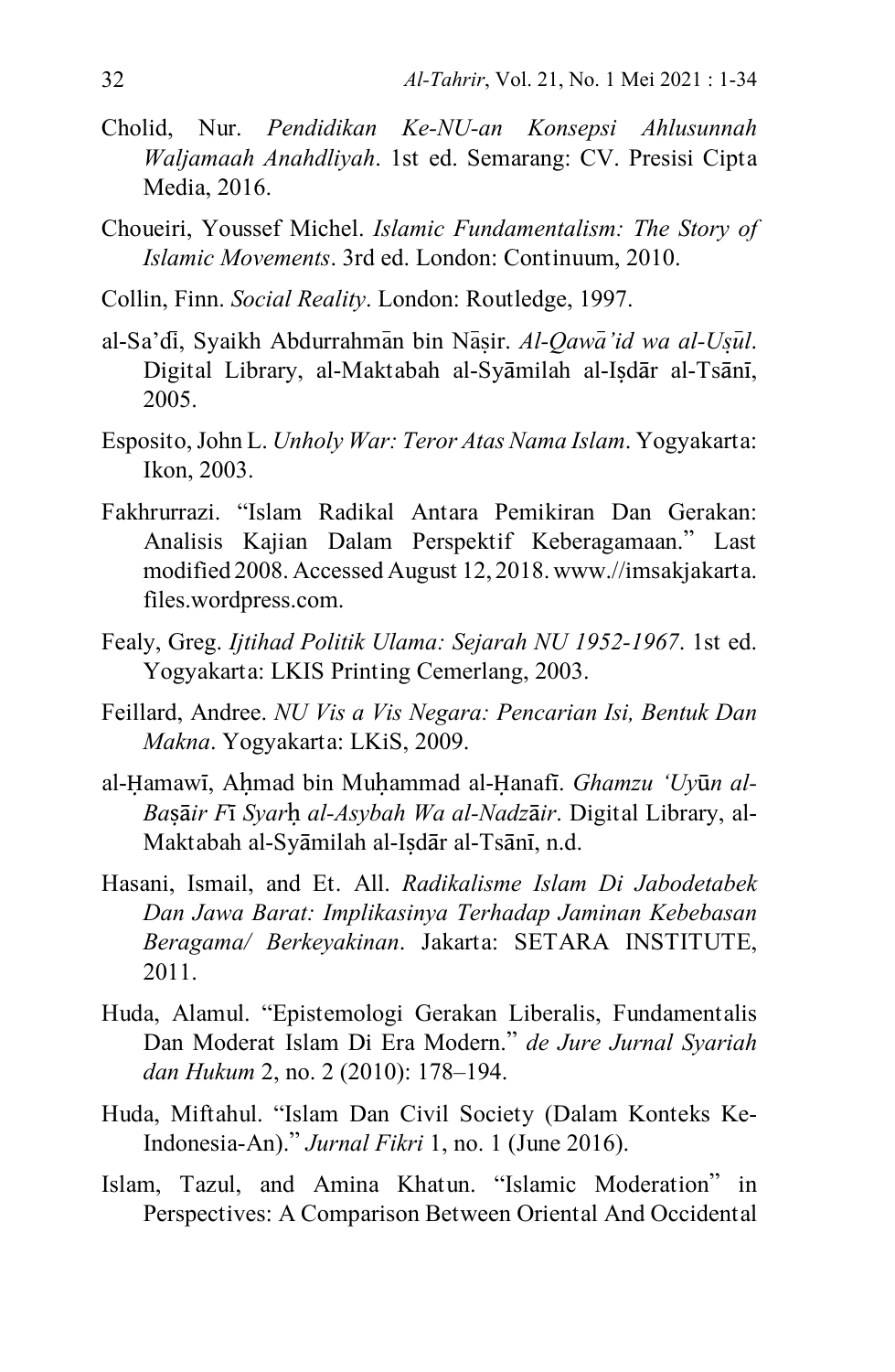Scholarships." *International Journal of Nusantara Islam* 3, no. 2 (2015): 69–78.

- Leonard Binder. *Islamic Liberalism*. Chicago: The University of Chicago Press, 1988.
- Masroer. *Model Gerakan Civil Society Pada Ormas Muhammadiyah Dan Nahdlatul Ulama*. Yogyakarta: Bitread Publishing, 2020.
- Milton-Edwards, Beverley. "Islamic Fundamentalism since 1945" (n.d.): 175.
- al-Musyaiqih, Khalid bin 'Ali. *Al-Mu'amalat al-Maliyah al-Mu'as irah*. Digital Library, al-Maktabah al-Syāmilah al-Iṣdār al-Tsānī, 2005.
- Nasr, Seyyed Hossein. "Islam in the Modern World: Challenged by the West, Threatened by Fundamentalism, Keeping Faith with Tradition" (n.d.): 713.
- al-Sas\arī, Sa'ad bin Nāṣir. *Syar*ḥ *Manzh*ū*mah Al-Qaw*ā*'id al-Fiqhiyyah Li al-Sa'd*ī. Digital Library, al-Maktabah al-Syāmilah al-Iṣdār al-Tsānī, n.d.
- Soguk, Nevzat. *Globalization and Islamism: Beyond Fundamentalism*. Globalization. Lanham, Md: Rowman & Littlefield Publishers, 2011.
- Suharto, Toto. "Gagasan Pendidikan Muhammadiyah Dan NU Sebagai Potret Pendidikan Islam Moderat Di Indonesia." *ISLAMICA: Jurnal Studi Keislaman* 9, no. 1 (2014): 81–109.
- Taylor, M., and J. Horgan. "The Psychological and Behavioural Bases of Islamic Fundamentalism." *Terrorism and Political Violence* 13, no. 4 (December 2001): 37–71. Accessed October 14, 2019. http://www.tandfonline.com/doi/ abs/10.1080/09546550109609699.
- Vltchek, Andre. "The New Face of Indonesia's Islamic Fundamentalism: Pornography Ban Ignores the Starving" (n.d.): 7.
- Weismann, Itzchak. "Modernity from Within: Islamic Fundamentalism and Sufism." *Der Islam* 86, no. 1 (January